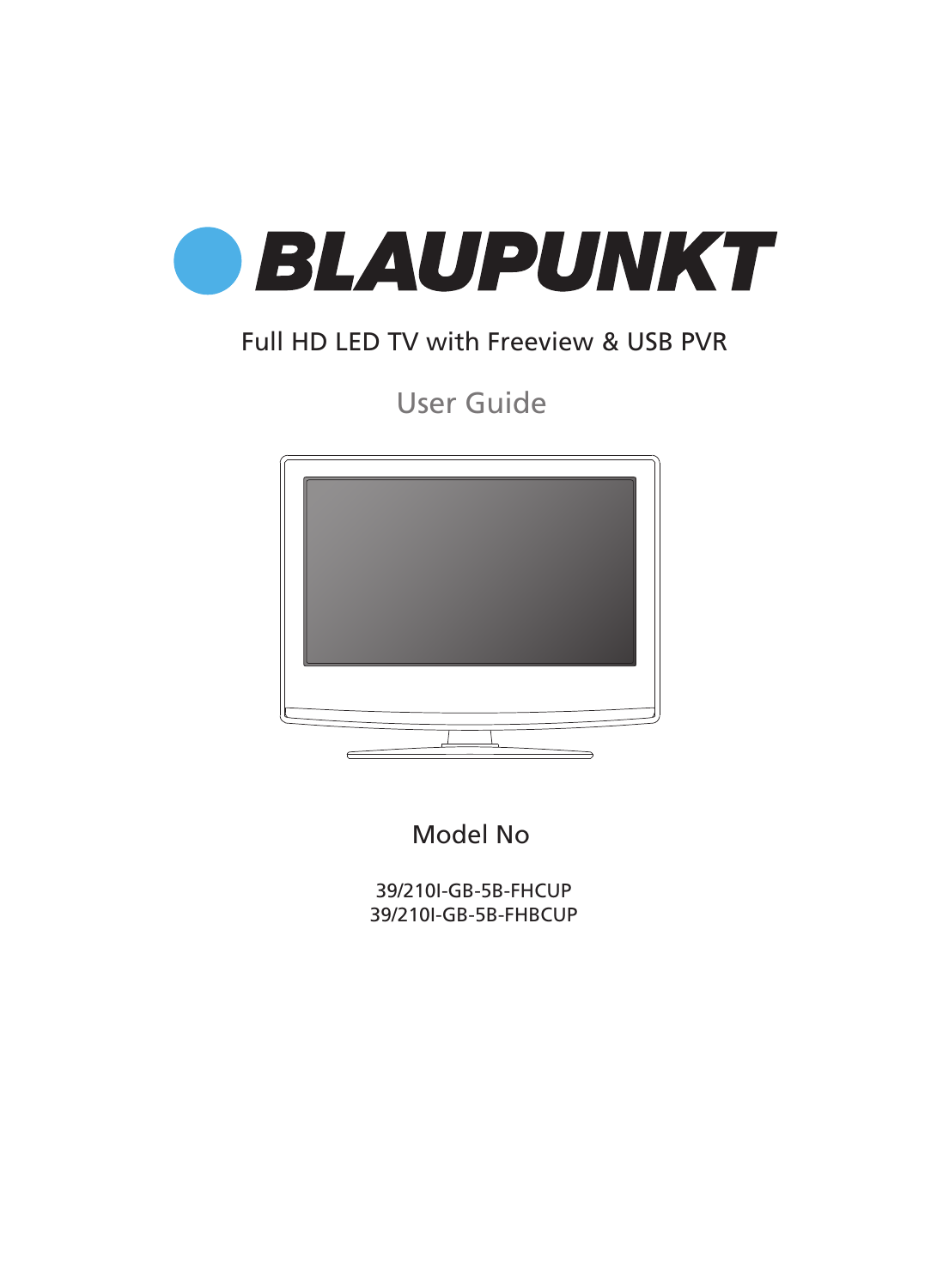### **IMPORTANT SAFETY INSTRUCTIONS**



Please read these instructions. All the safety and operating instructions should be read before the appliance is operated.

### Warnings

- To reduce the risk of fire, electric shock or damage to the television, do not expose it to dust, rain or moisture, or place any objects filled with liquids on or near the television.
- Do not place the television in a confined space, ensure that nothing can obstruct the ventilation openings at the rear of the television.

To prevent spread of fire, keep candles or other open flames away from this product at all times



• Dispose of this television and any components including batteries in an environmentally friendly manner. If in doubt, please contact your local authority for details of recycling.

### Safety

- For your safety, this appliance is fi tted with a fused moulded 3 pin mains plug. Should the fuse need to be replaced, ensure that any replacement is of the same amperage and approved with the BSI mark.
- Never try and replace the mains plug unless you have adequate qualifications and are legally authorised to do so. In the event that a replacement Mains cable is required, contact the manufacturer for a suitable replacement.
- Never use the television if it is damaged in any way.
- Always place the television on a flat level surface avoiding anywhere which may be subject to strong vibration.
- Ensure the television is not placed on top of the power cable as the weight of the television may damage the cable and cause a safety hazard.
- Never place mobile phones, speakers or any other device which may cause magnetic or radio interference with the television. If interference is apparent, move the device causing the interference away from the television.
- To disconnect the apparatus from the mains, please use the switch located on the underside/ rear of the TV. The switch shall remain readily operable.
- When installing on a wall, ensure the TV is at least 5cm from the wall for ventilation
- Ensure that the power switch on the unit and the power plug are always easily accessible.

WARNING: Excessive noise when using earphones and headphones can cause a loss of hearing.

#### Maintenance

- To clean this unit, wipe with a soft, dry cloth. If the surfaces are extremely dirty, use a soft cloth dipped in a soap and water solution or a weak detergent solution.
- Never use alcohol, paint thinner or benzene to clean this unit.
- Before using a chemically treated cloth, read the instructions that came with the cloth carefully.

**CAUTION:** If water or other liquid enters the television through the display panel surface, a malfunction may occur.



### Packaging

- The safest way to transport your item is in the original box/packaging - please save your packaging for this.
- You will need original box/packaging in the event of warranty/service repair or support. We are unable to carry out warranty/service if you are unable to package it correctly.

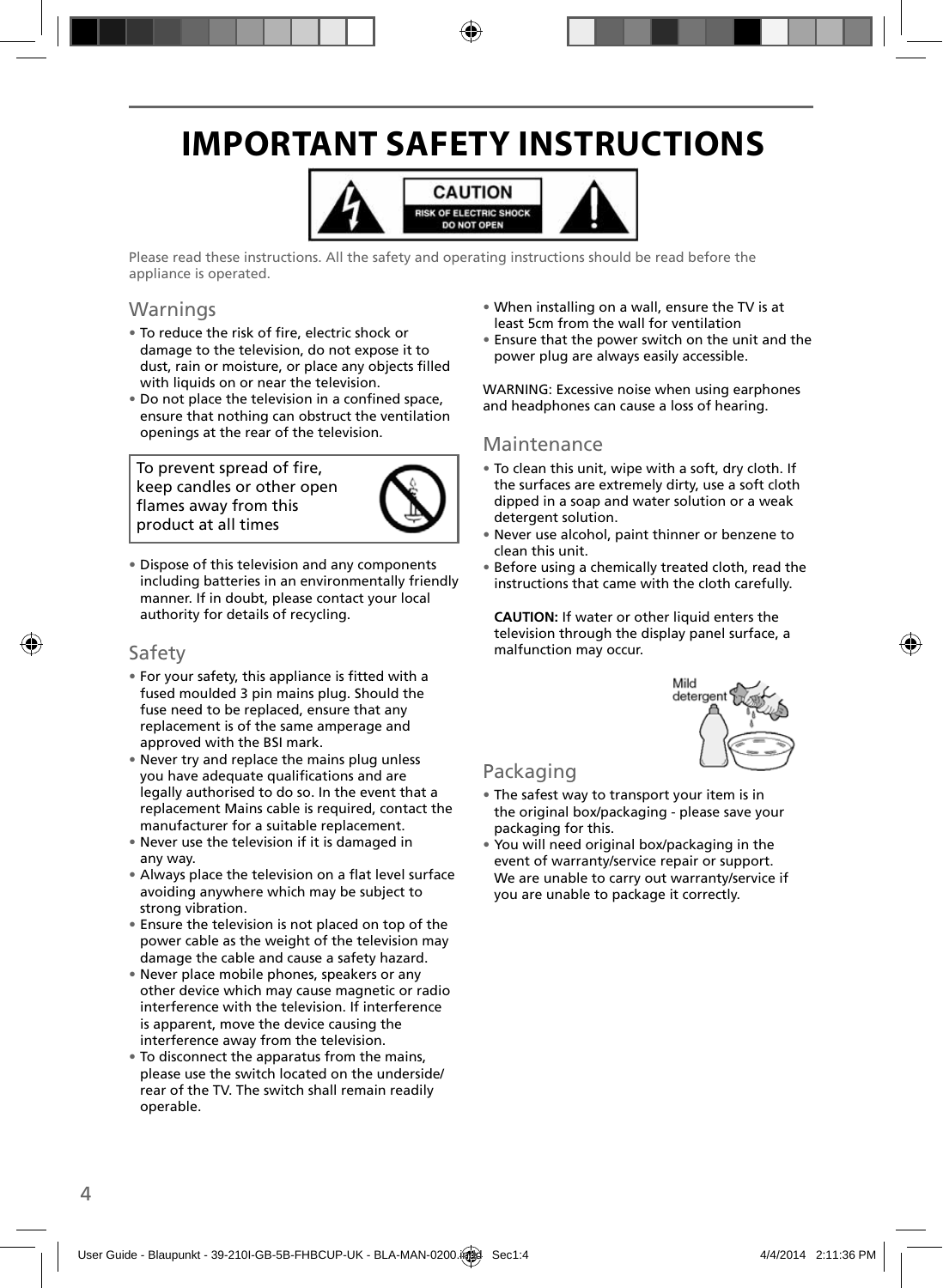### **IMPORTANT SAFETY INSTRUCTIONS**



Please read these instructions. All the safety and operating instructions should be read before the appliance is operated.

Important Information Regarding Use of Video Games, Computers, Captions or Other Fixed Image Displays

#### The extended use of fixed image program material can cause a permanent "shadow image" on the LCD/LED panel.

This background image is viewable on normal programs in the form of a stationary fixed image. This type of irreversible LCD/LED panel deterioration can be limited by observing the following steps:

- 1. Reduce the brightness/contrast setting to a minimum viewing level.
- 2. Do not display the fixed image for extended periods of time.
- 3. Turn the power off when not in actual use.

Examples of images that you need to watch out for are as follows (this is not an exhaustive list):

- TV Channel Logos: e.g. Shopping channel logos and pricing displays-especially if they are bright and stationary. Moving or low-contrast graphics are less likely to cause ageing of the screen.
- Time Displays
- Teletext: Do not view a stationary page for a long period of time
- TV/DVD Menus: e.g. Listings of DVD disc content
- Pause Mode: Do not leave the TV in pause mode for long periods of time, e.g. When watching DVDs or videos.

**Important** - Once 'shadow image/screen burn' occurs, it will never disappear and is not repairable under warranty.

How do I dispose of this product?

UK: Waste electrical products should not be disposed of with household waste. Separate disposal facilities exist. For your nearest facilities, please see www.recycle-more.co.uk or in store for details.

ROI: Waste electrical products should not be disposed of with household waste. Separate disposal facilities exist. Check with your Local Authority or retailer for recycling advice.

#### **Batteries**

- Do not expose batteries to high temperatures, excessive heat, prolonged sunshine or fire as this may cause leakage, explosion or ignition.
- Observe the correct polarity when inserting batteries.
- Do not use different types of batteries together or mix old and new batteries.
- Dispose of batteries in an environmentally friendly way.
- Certain regions may regulate the disposal of batteries.
- Please consult your local authority.



Cd

5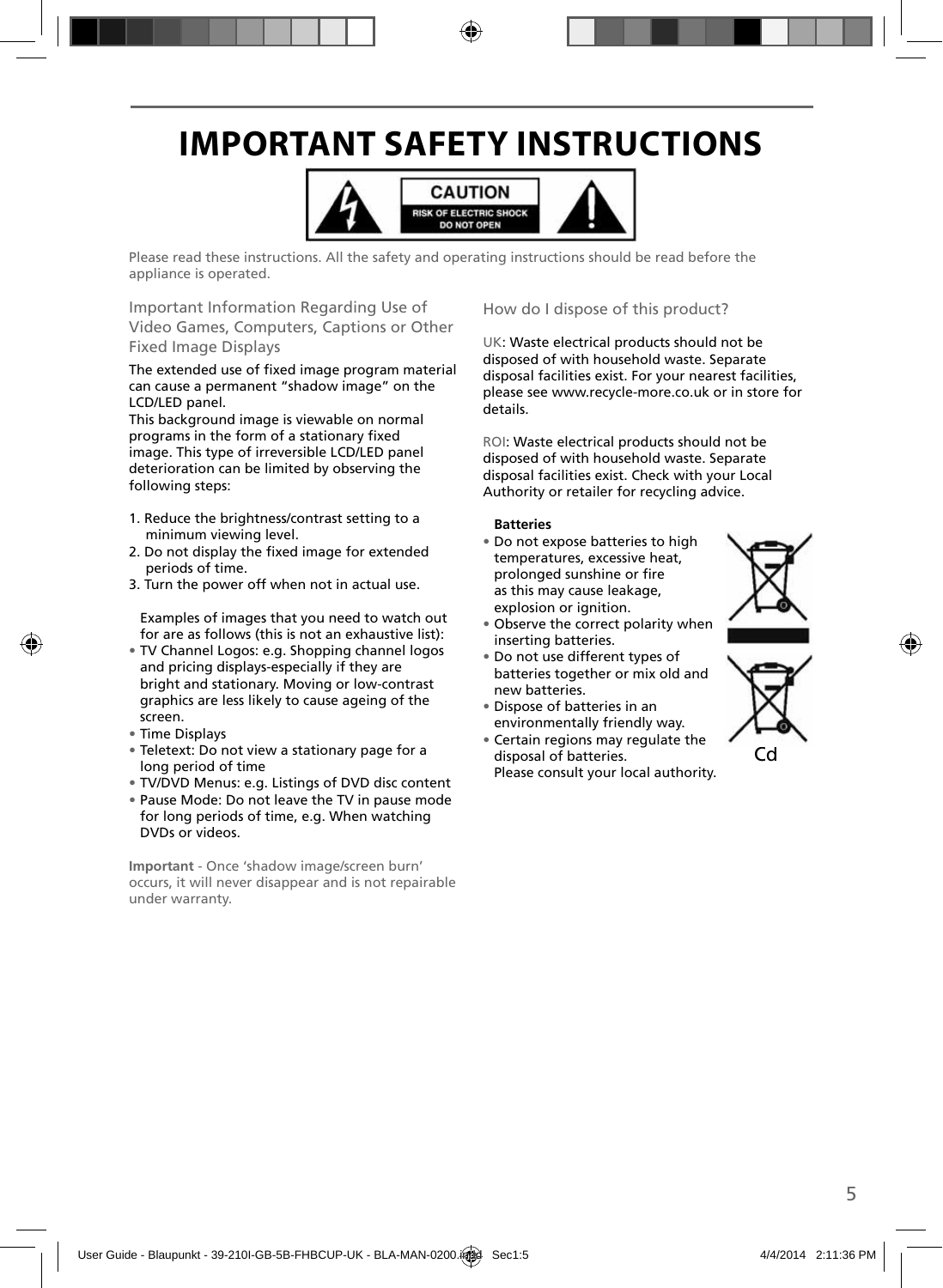# **CONTENTS**

 $\bigcirc$ 

| What is included in the box $\ldots$ $\ldots$ $\ldots$ $\ldots$ $\ldots$ $\ldots$ $\ldots$ $\ldots$ $\ldots$ $\ldots$ $\ldots$ $\ldots$ $\ldots$ $\ldots$ |  |
|-----------------------------------------------------------------------------------------------------------------------------------------------------------|--|
|                                                                                                                                                           |  |
|                                                                                                                                                           |  |
|                                                                                                                                                           |  |
|                                                                                                                                                           |  |
|                                                                                                                                                           |  |
|                                                                                                                                                           |  |
|                                                                                                                                                           |  |
|                                                                                                                                                           |  |
|                                                                                                                                                           |  |

 $\bigoplus$ 

7

 $\bigoplus$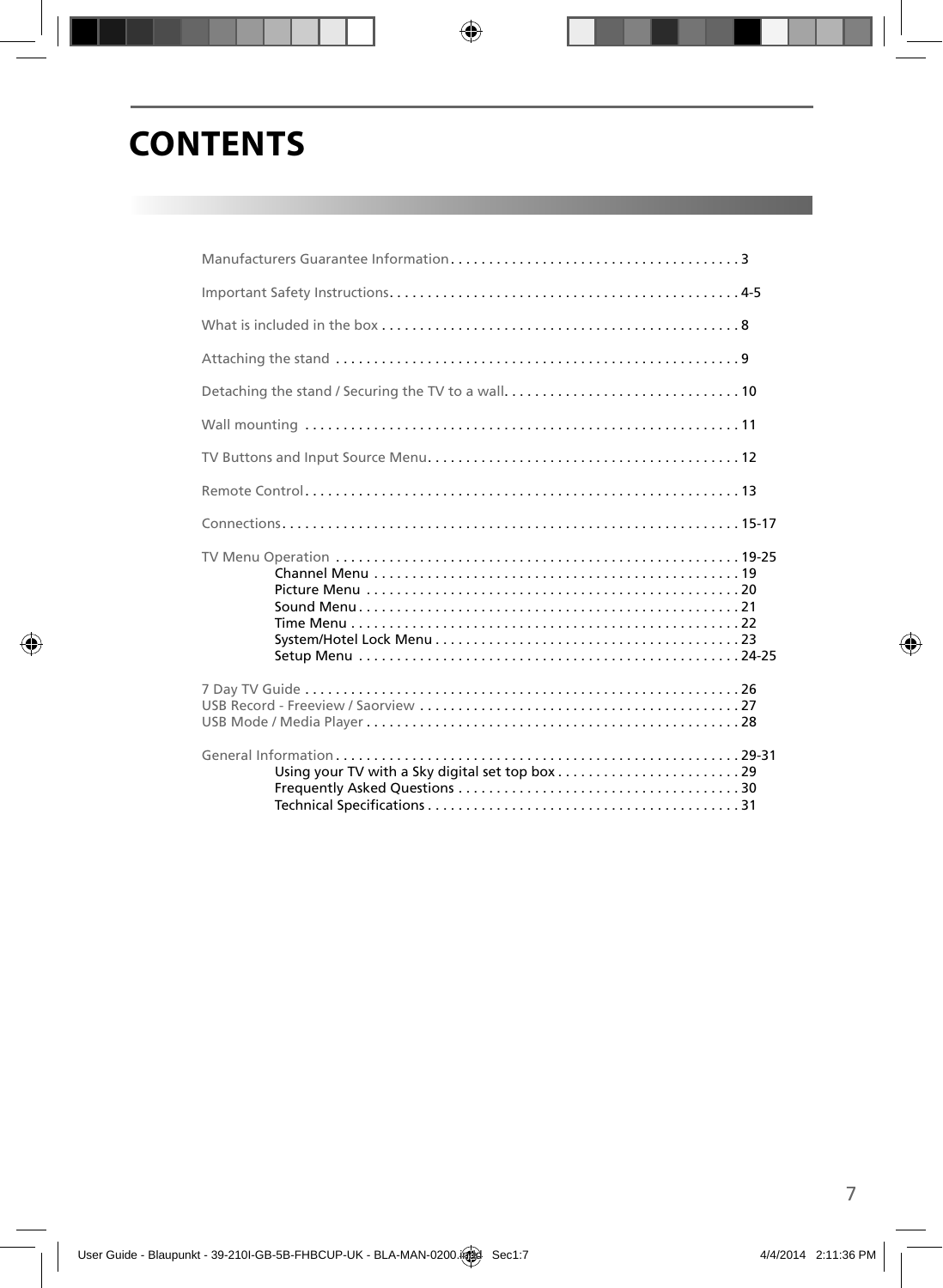# **WHAT IS INCLUDED IN THE BOX**

◈

### Accessories

Included with this TV are the following accessories

### 1 x User Guide



1 x Quick Start Guide



1 x TV



1 x RF Cable



1 x Remote Control



2 x AAA Batteries



1 x Mini Component / YPbPr



1 x Stand Installation Pack (Includes stand base, stand neck & screws)



Please save your packaging as you will need this in the event of warranty/service repair or support. We are unable to carry out warranty/service if you are unable to package it correctly. The safest way to package your item in the event of warranty/service repair is in it's original box/packaging.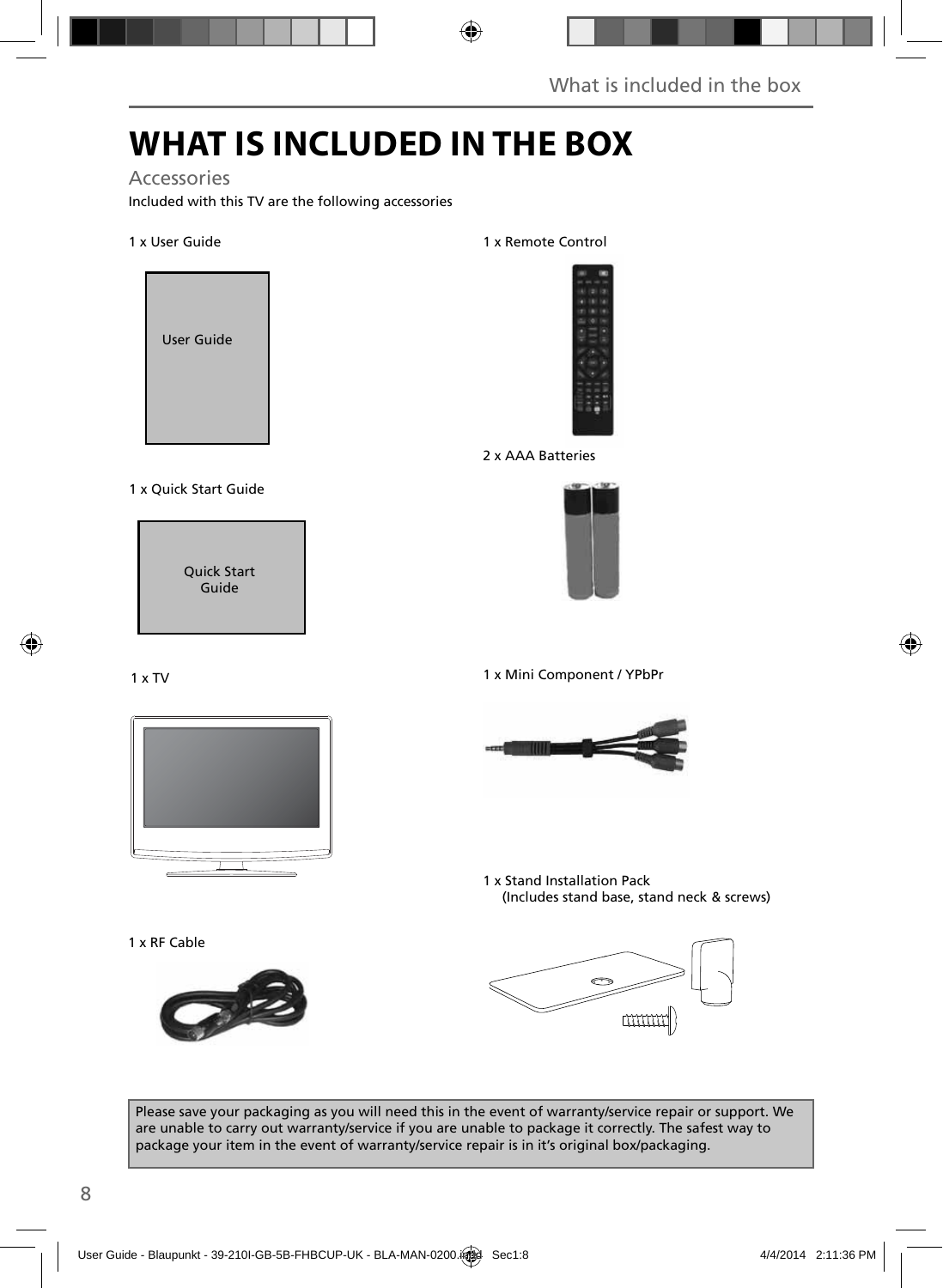# **ATTACHING/DETACHING THE STAND**

⊕

Attaching the stand

To complete the stand installation you will require a cross head screw driver





⊕

(fig.1) Secure the neck to the TV by using the 4 x B M(4x16) and 2 x A M(4x20) screws provided.



(fig.2) Peel off the protective plastic cover then attach the stand base to the stand neck.



When securing the self-tapping screws into the base of the stand (on first installation) the screws will be naturally tight as they are creating a thread in the plastic of the stand neck in order to support a TV of this size.

a) Ensure the cross head screw driver tip fits correctly into the head of the screw and that it is not too big or small.

**b)** Screw in all screws individually and partially before tightening all of the screws individually and partially until they are fully inserted.

**c)** If they become very tight try loosening them slightly and then retightening them once again as this will continue the process of creating the thread for the screws.

(fig.3) Secure the base to the neck by using the 5 x ST(3.7x18) screws provided.

♠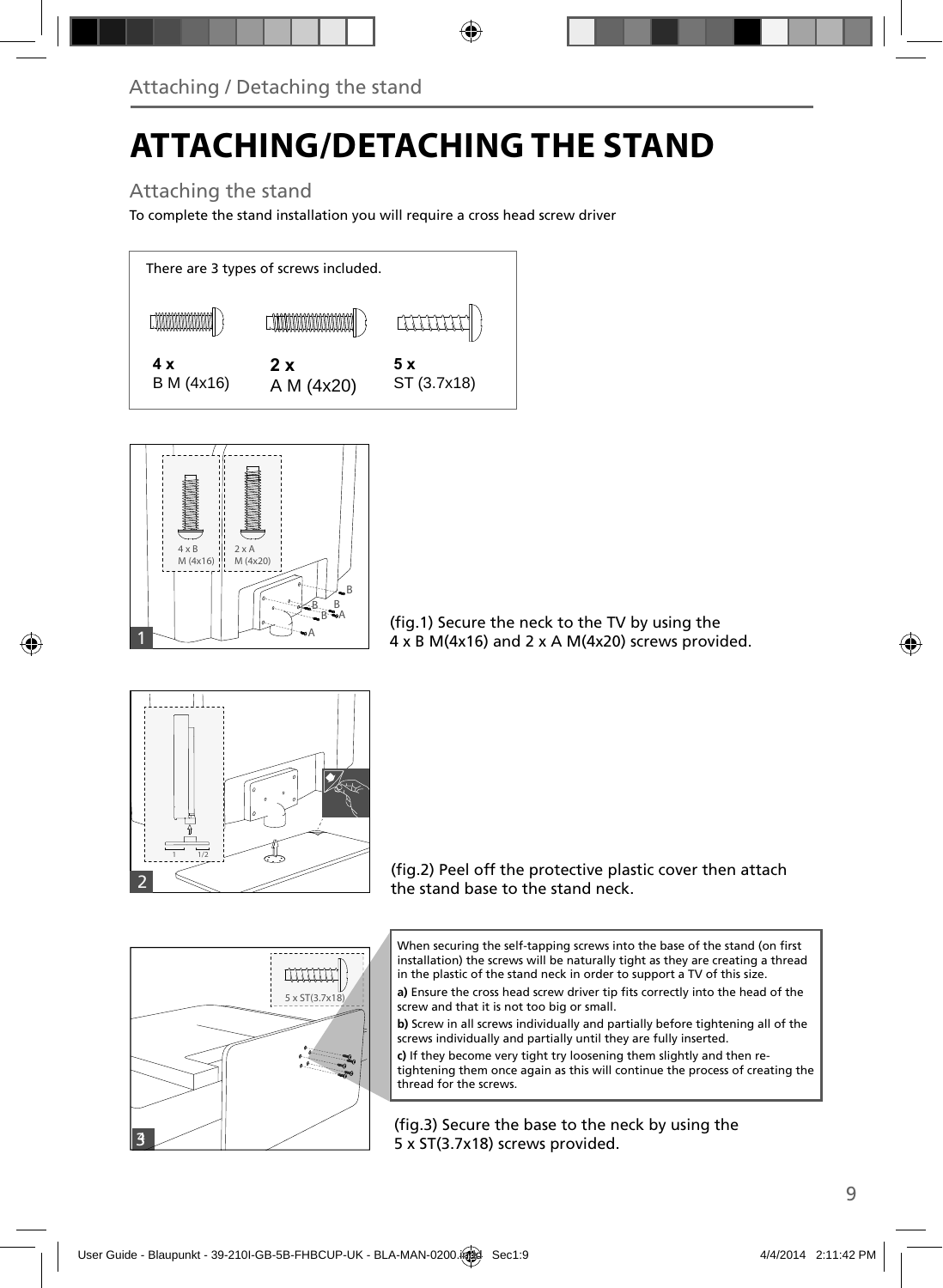# **DETACHING THE STAND**

Detaching the stand

Remove the screws highlighted then remove the stand base and neck from the rear of the TV set.

◈



### Securing the TV to a Wall

For maximum security in the home when using a TV with its stand anti-tip straps should be fitted. These are available from supermarket websites and other websites and are an easy, inexpensive and effective way of ensuring your TV stays safely upright. Straps are designed to be attached to the rear of the TV and then tethered to the wall of the furniture the TV is stood on, if wood. (The 2 images should appear underneath this text).

Note - Please ensure that children do not climb on the TV set.

**A)** Using one or both of the top wall-mounting holes and screws (the screws are already supplied in the wall mounting holes) fasten one end of the fastening cord/s to the TV.



**B)** Secure the other end of the fastening cord/s to your wall. (you will need screws/fixings suitable for your wall type - available separately from most DIY stores).



The Royal Society for the Prevention of Accidents is urging people to take care with flat-screen televisions. RoSPA stated in 2010 that "Toddlers are particularly at risk of pulling flat-screen televisions on to themselves. They are unsteady on their feet and are attracted by colourful television images." The risk is increased as televisions become lighter.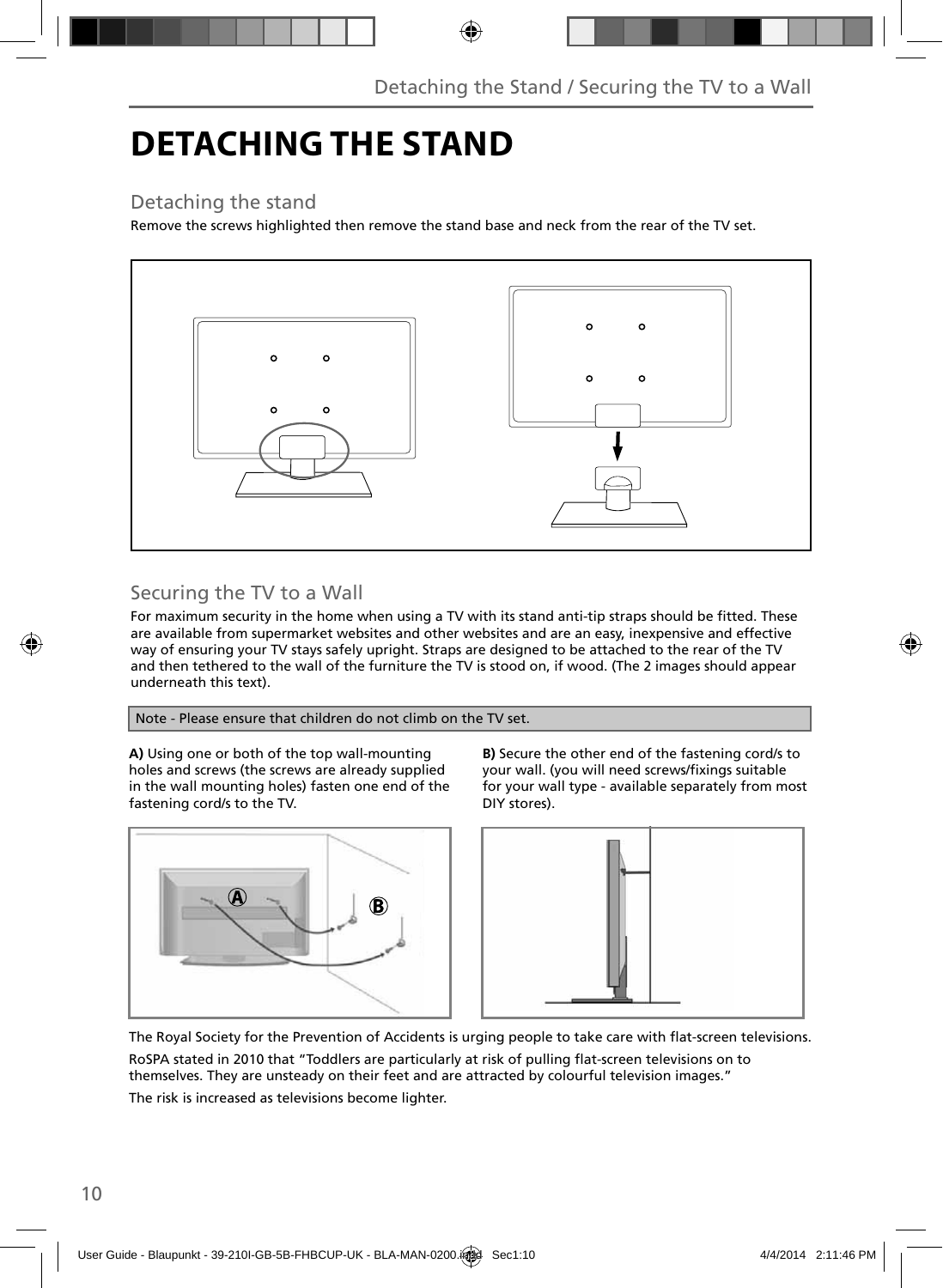# **WALL MOUNTING**

Wall mounting the TV

IMPORTANT - Before drilling any holes in the wall ensure you are not drilling where there could be any electric wires, water or gas pipes.

⊕



⊕

1) Remove the four screws highlighted that are supplied in the wall mounting holes.

2) The wall mount can now be easily attached to the mounting holes on the rear of the TV.

For optimum viewing, if wall mounting the TV higher than eye level, the TV should be tilted downwards so that the TV's screen is 'face on'. See fig 1 and 2

Important – If wall mounting this TV, only use the screws already provided in the wall mounting holes. Using other screws which are longer could cause irreparable damage to internal parts.



⊕

11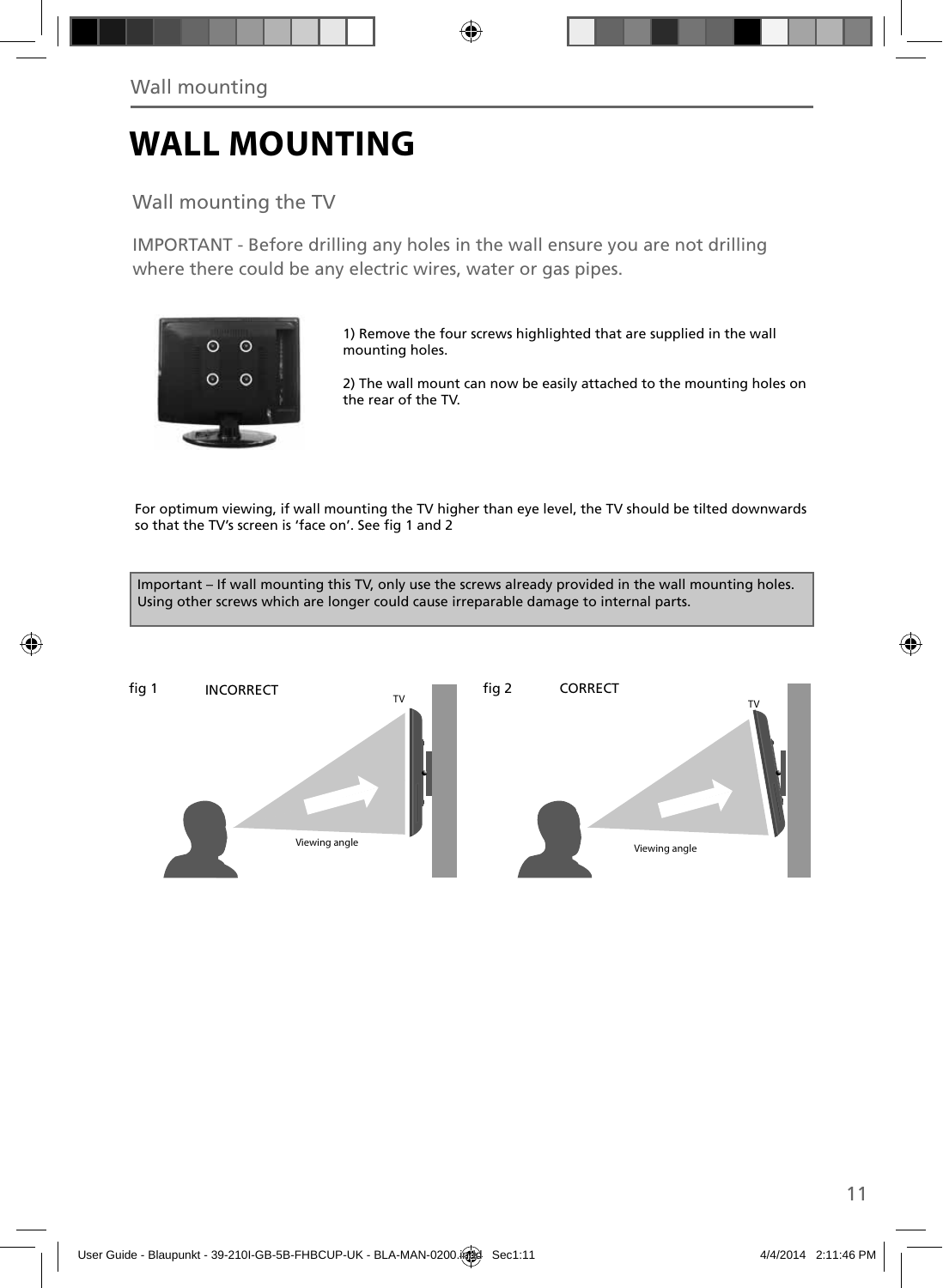# **TV BUTTONS & SOURCE MENU**

◈



- Standby Power On/Off 1
- 2 Displays the input source menu
- Displays Menu/OSD 3
- 4 Programme/Channel up and menu up
- Programme/Channel down and menu down 5
- Volume up and menu right 6
- Volume down and menu left 7

### Choosing Mode Input/Source

To switch between the different input/ connections.

A) Using the buttons on the remote control:

1) Press [SOURCE] - The source menu will appear. 2) Press  $[V]$  or  $[\Lambda]$  to select the input you require. 3) Press [OK].

- B) Using the buttons on the Television:
- 1) Press [SOURCE]. 2) Scroll up / down using CH+/ CH- buttons to the input/source you require. 3) Press Vol+ to change input/source to the

one selected.

| <b>Input Source</b>              |                    |
|----------------------------------|--------------------|
| <b>Freeview TV</b>               | o                  |
| <b>Analogue TV</b>               | $\left( 0 \right)$ |
| <b>Composite / AV</b>            | .                  |
| VGA / PC                         | $o \equiv$ ald     |
| <b>SCART</b>                     | <b>Williams</b>    |
| YPbPr                            |                    |
| HDMI1                            |                    |
| HDMI2                            | _                  |
| HDMI3                            | _                  |
| <b>USB Media</b>                 | <b>TYPE</b>        |
| <b>Or Select</b><br><b>CMove</b> | <b>EUR Exit</b>    |

Example of Source menu depending on the TV model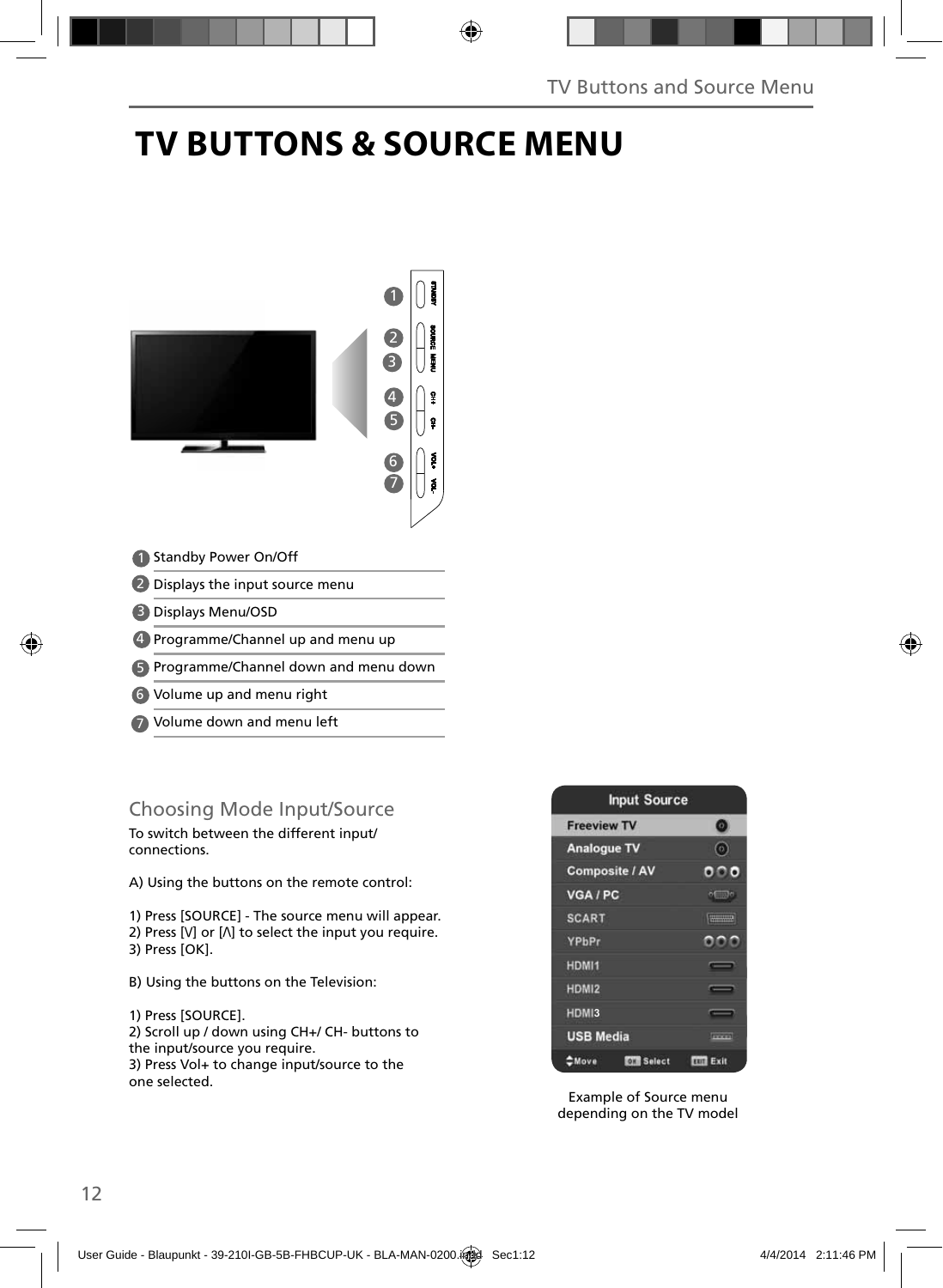◈

# **REMOTE CONTROL**

 $\bigoplus$ 

|     | STANDBY - Switch on TV when in standby or vice versa<br>MUTE - Mute the sound or vice versa<br>DTV - Switch to Digital source<br>RADIO - Switch to radio whilst in Digital source                                                                                                                                  |
|-----|--------------------------------------------------------------------------------------------------------------------------------------------------------------------------------------------------------------------------------------------------------------------------------------------------------------------|
|     | USB - Switch to USB source<br>O DVD - Switch to DVD source                                                                                                                                                                                                                                                         |
|     | NUMBER BUTTONS - 0 - 9 to select a TV channel directly.<br>TV GUIDE - Opens the 7 Day TV Guide (Digital mode)<br>$\mathbb{C}$ To return to the previous channel viewed                                                                                                                                             |
| 3)  | VOL (+/-) - To increase / decrease the sound level<br>P.MODE - Scrolls through picture mode options<br>S.MODE - Scrolls through sound mode options<br>FAV - To display favourites menu<br>$CH (+/-)$ - To increase or decrease the channel being watched<br>MENU - To display OSD menu<br>EXIT - To exit all menus |
|     | (A/V/4/M/OK) - Allows you to navigate the on-screen menus<br>and adjust the system settings to your preference<br>SOURCE - To display the input/source menu<br>INFO - Press once for now/next channel information<br>Press twice for programme information about current<br>programme                              |
|     | ASPECT - To switch the screen between the different picture<br>formats<br>SLEEP - Press repeatedly to cycle through the sleep options<br>AUDIO - To change the audio language (if available)<br>SUBTITLE - To switch the dialoque at the bottom of the screen<br>(on/off)                                          |
|     | TEXT - To enter/exit Teletext (Analogue TV)<br>TEXT HOLD - Teletext mode - Hold current page which is<br>displayed (Analogue TV)<br>DISPLAY - To switch off the screen when listening to radio<br>TEXT/DVD ZOOM - Zoom function for Teletext and DVD<br>O DVD MENU/RECORD - Access the DVD root menu and USB       |
|     | record function<br>- To restart the current chapter<br>$\widetilde{m}$ - To advance forward to the next chapter<br>$\odot$ - To stop the playback/Eject Disc                                                                                                                                                       |
| య⊚⊡ | (To EJECT the disc press/hold the ■/▲ button for 4 seconds)<br>$\frac{1}{2}$ - To play in fast rewind mode<br>- To play in fast forward mode<br>- To play/pause                                                                                                                                                    |
|     | o b> DVD SETUP/REC LIST - Opens up DVD Menu or Opens the list<br>of what has been previously recorded<br>□ ⊙ iD GOTO - To go to a specific chapter                                                                                                                                                                 |
|     | A-B - Press once to set point, press a second time to return<br>to point<br>@ ANGLE - Select different angle of DVD                                                                                                                                                                                                |
|     | $\sim$ 3D - Change to 3D mode<br>□ ⊙ iD REPEAT - To repeat playback                                                                                                                                                                                                                                                |
|     |                                                                                                                                                                                                                                                                                                                    |



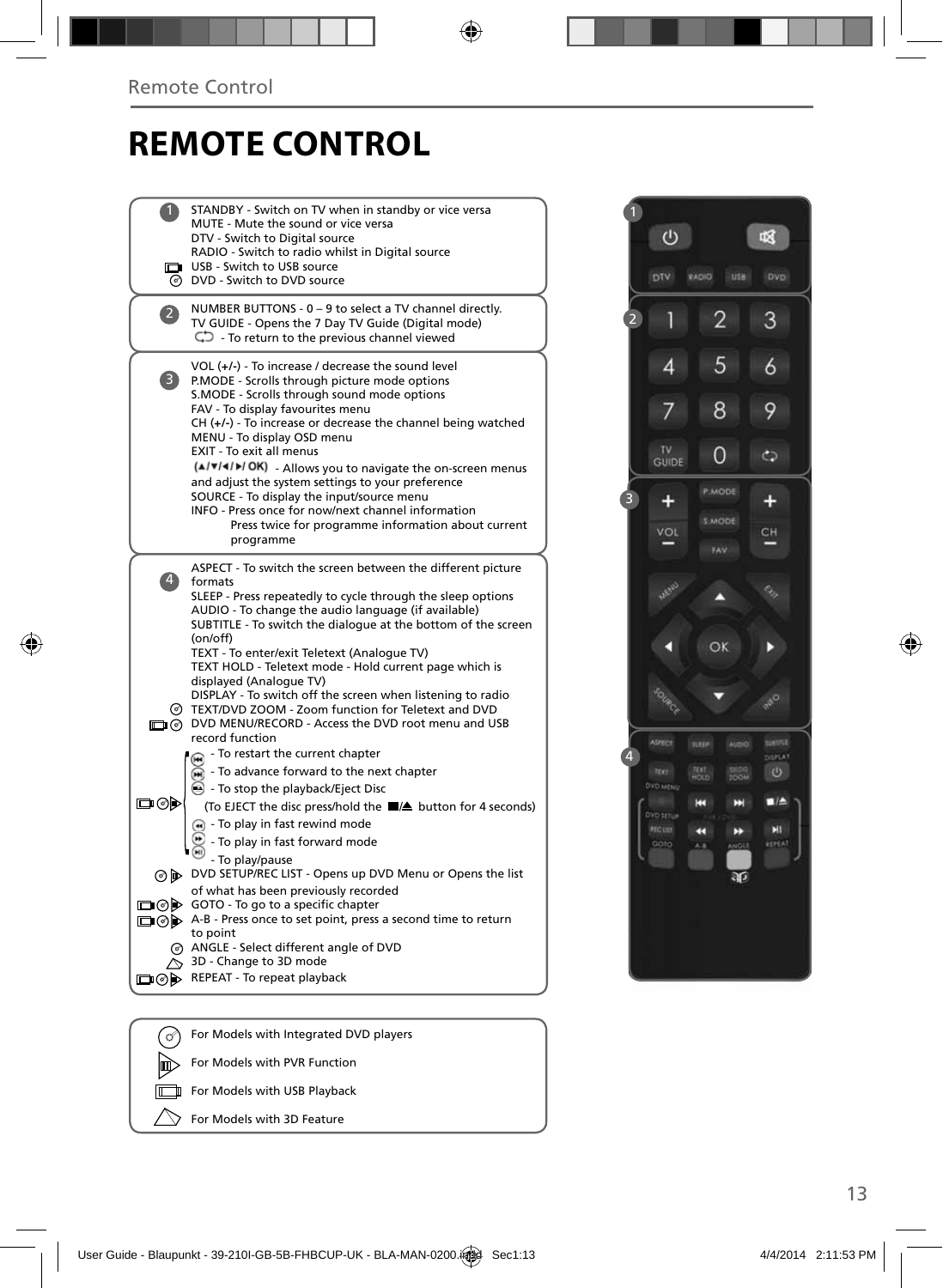Connections

 $\bigcirc$ 

# **CONNECTIONS**





◈

| $\circledcirc$<br>COAX | HDM <sub>1</sub> | HDM <sub>2</sub> | - 2000000 -<br>SCART | O<br>VGA/PC(Audio in) | $\circ$ (::::) $\circ$<br><b>VGA/PC IN</b> | $\odot$<br>RF IN |  |
|------------------------|------------------|------------------|----------------------|-----------------------|--------------------------------------------|------------------|--|
| W                      |                  |                  |                      |                       | W                                          |                  |  |

|   | Video       | Video Input                                                  |
|---|-------------|--------------------------------------------------------------|
| G | R/L         | R/L Audio shared for Video/Composite<br>and component/ YPbPr |
|   | HDMI3       | <b>HDMI</b> Input                                            |
| D | <b>LISR</b> | USB port                                                     |
| н | YPhPr       | HD input (Ypbpr)                                             |
| Ħ | CI CARD IN  | Common Interface module                                      |
|   | Earphones   | Earphone Input                                               |

| H            | COAX Audio Out    | Digital Coax Output         |
|--------------|-------------------|-----------------------------|
|              | HDMI <sub>1</sub> | <b>HDMI</b> Input           |
|              | HDMI <sub>2</sub> | <b>HDMI</b> Input           |
| ĸ            | <b>SCART</b>      | <b>SCART Input</b>          |
|              | VGA PC Audio In   | 3.5mm PC audio input        |
| $\mathbf{N}$ | VGA PC            | <b>VGA-PC input</b>         |
|              | <b>RFIN</b>       | <b>RF / TV Aerial Input</b> |

 $\bigcirc$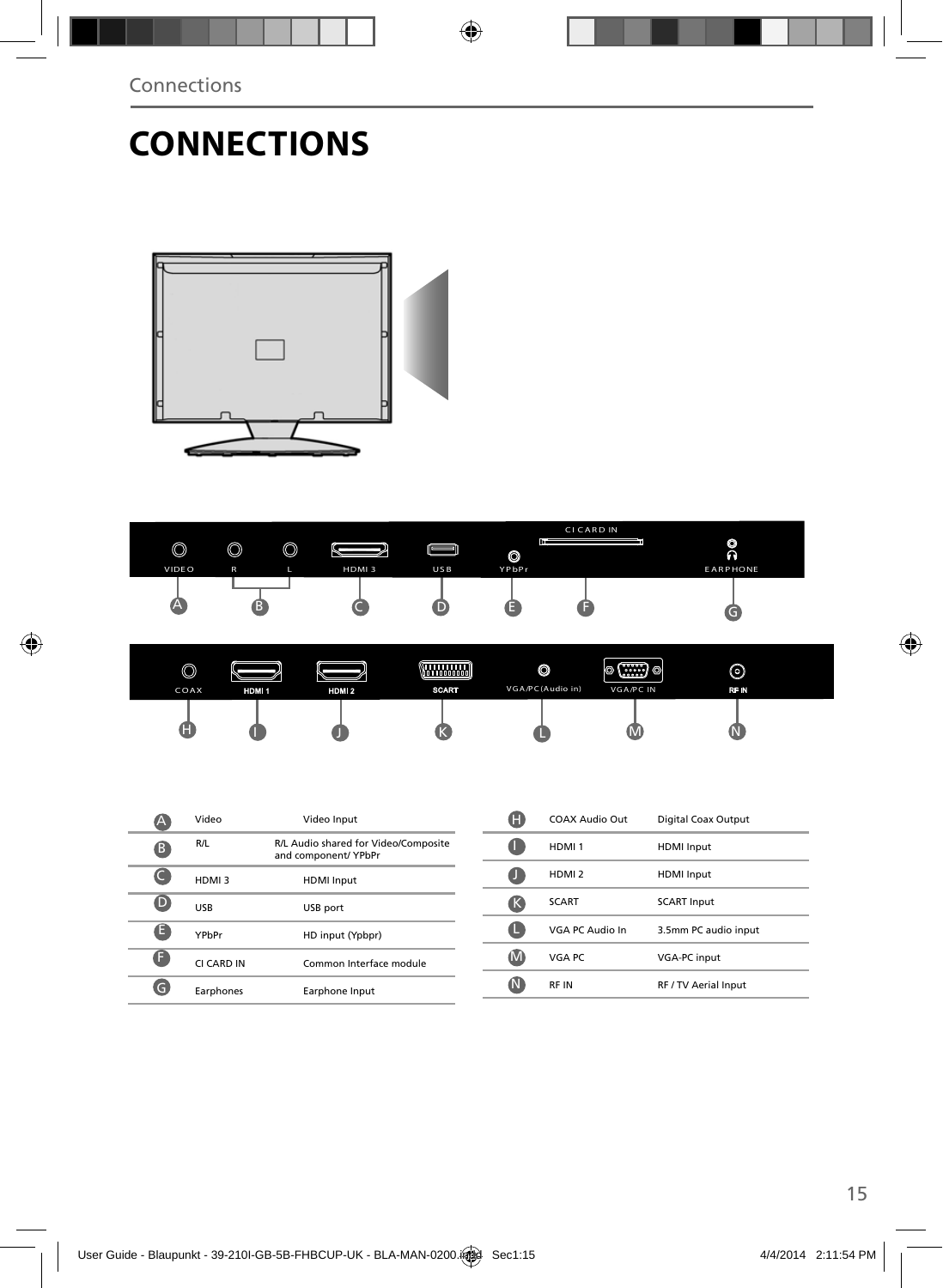# **CONNECTIONS**

Connecting to a device with video Composite AV/Video output TV Source should be set to Video



⊕

### Connecting to a device with SCART output

TV Source should be set to SCART



### ◈

### Connecting to a device with HDMI output

A HDMI cable can output both video and audio and enables you to enjoy digital-quality video and audio with minimal loss of quality.

TV Source should be set to the corresponding HDMI port (HDMI 1, HDMI 2 etc)



Note: To use this model TV as a PC/laptop monitor it will need to be connected via the VGA input, it can not be used as a PC/laptop monitor via the HDMI input. The HDMI Input is provided to view digital content with compatible external devices

 $\langle \spadesuit \rangle$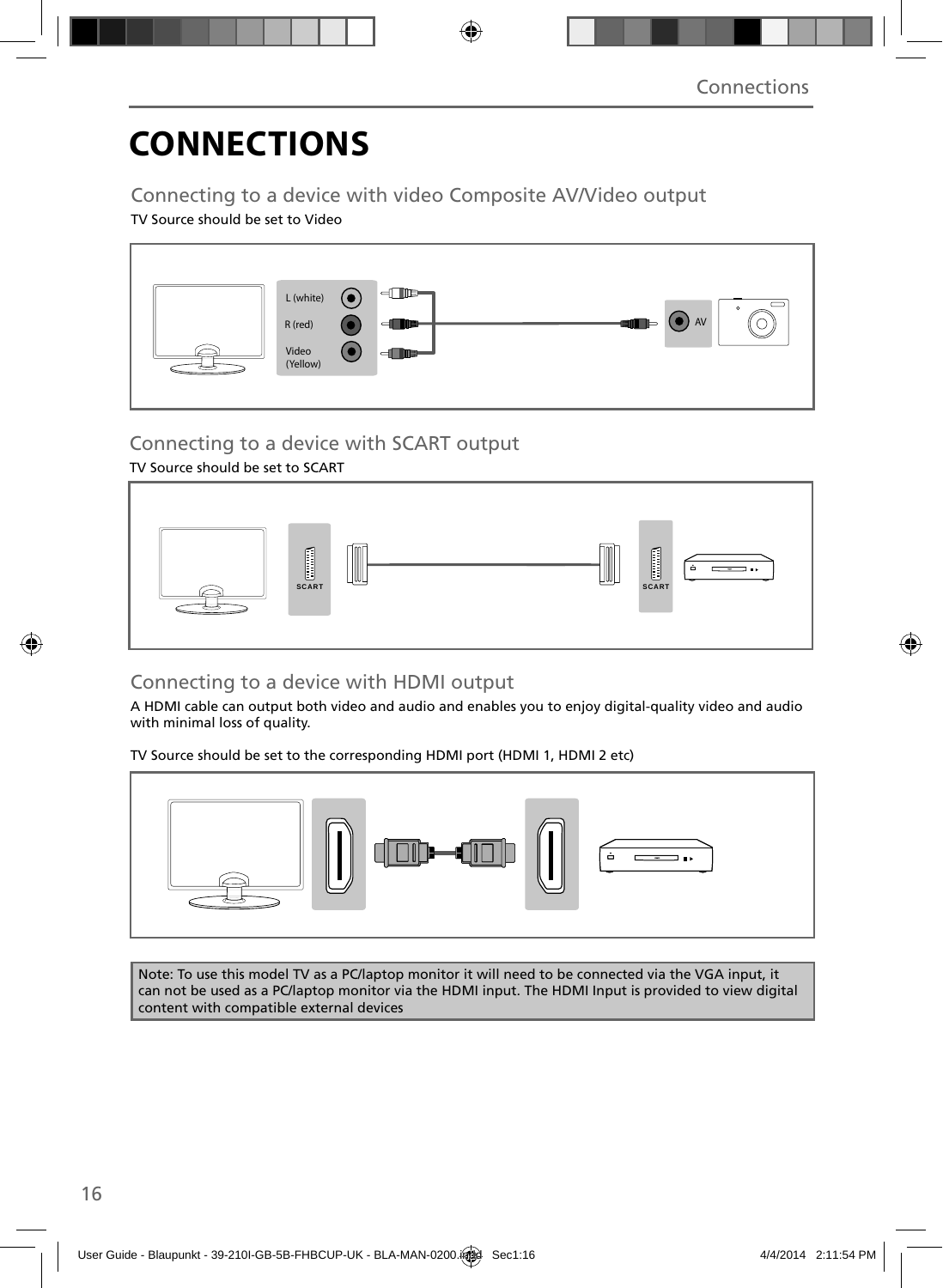# **CONNECTIONS**

### Connecting to a device with Component/YPbPr output

If you are supplied with a cable from the device which has RED, GREEN, BLUE, RED & WHITE connectors you must connect via Component (for picture) and by phono cable (for sound).

◈

TV Source should be set to Component.



Connecting to a device with VGA/PC output (Laptop or Desktop Computer) TV Source should be set to VGA/PC



### Connecting to an external audio device (Amplifiers, Surround Sound, Sound Bars etc\*)

When connecting via the TV's 3.5mm Earphone output, this will disable the TV speakers.

There are two options to connect a device via the 3.5mm Earphone Output. \*Connecting cables not included .



♠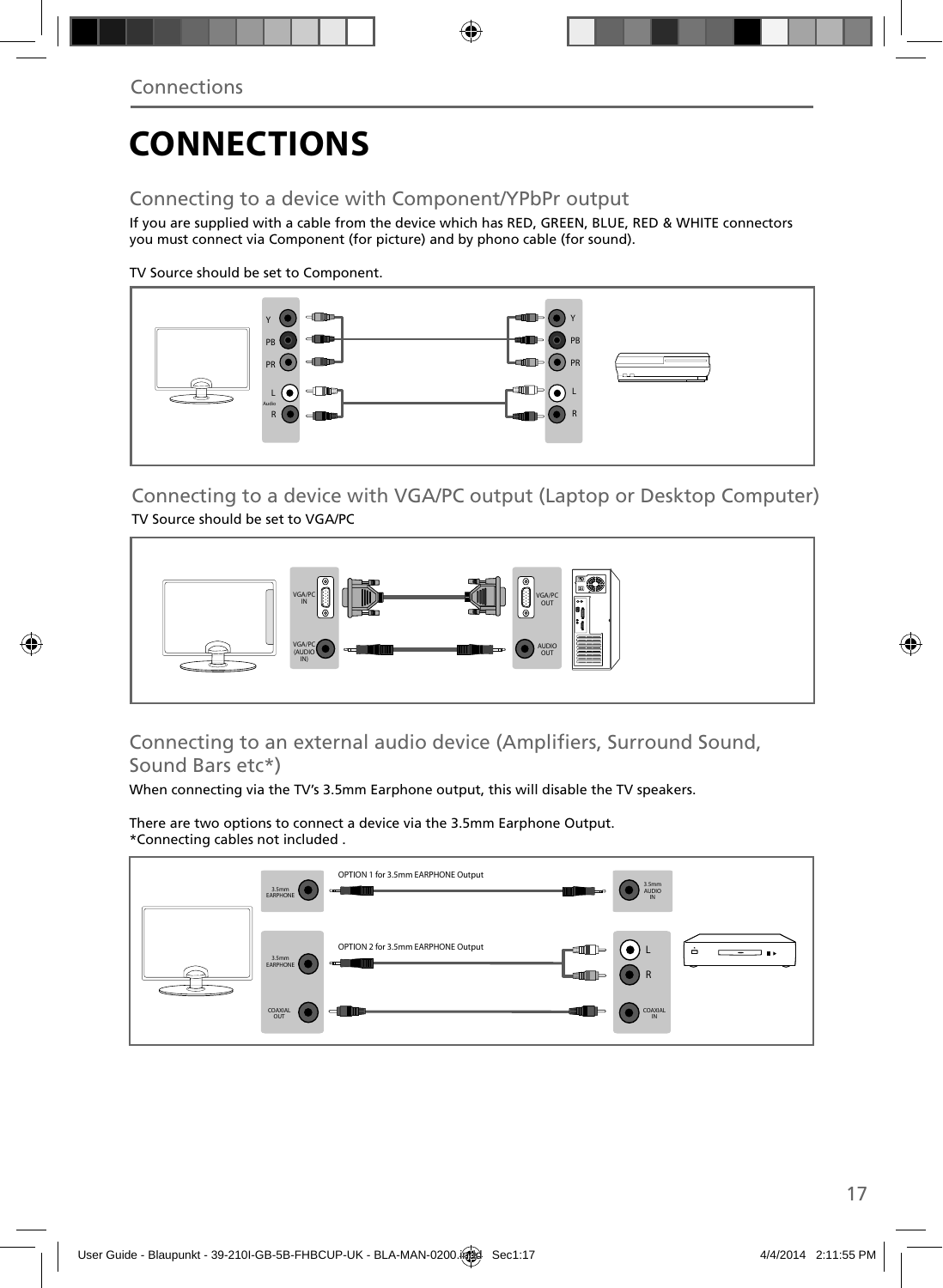# **CHANNEL MENU**





To access this menu, press [MENU] button on the remote control. To enter a menu press [OK]

If you wish to make changes to any of the default settings, use the scroll  $\blacktriangle \blacktriangledown \blacktriangleright \blacktriangleleft$  buttons. To confirm any settings press [OK] button. To exit this menu at anytime, press [EXIT] button.

Auto Tuning - Allows you to retune the television for all digital channels, digital radio stations and

#### analogue channels

Analogue Manual Tuning - Allows you to manually tune your analogue signal Freeview/Saorview Manual Tuning - Allows you to manually tune your digital signal Channel Edit - Allows you to delete, skip and add favourite channels Schedule List - Lists your programme reminders



Signal Information - Allows you to view signal frequency, signal quality and signal strength CI Information - Pay per view services require a "smartcard" to be inserted into the TV. If you subscribe to a pay per view service the provider will issue you with a 'CAM' and a "smartcard". The CAM can then be inserted into the COMMON INTERFACE PORT (CI Card In).

Tip: If you do not press any buttons for 30 seconds, the menu will automatically exit. You can change the length of time before the menu exits automatically - see 'Menu Duration' in the Setup Menu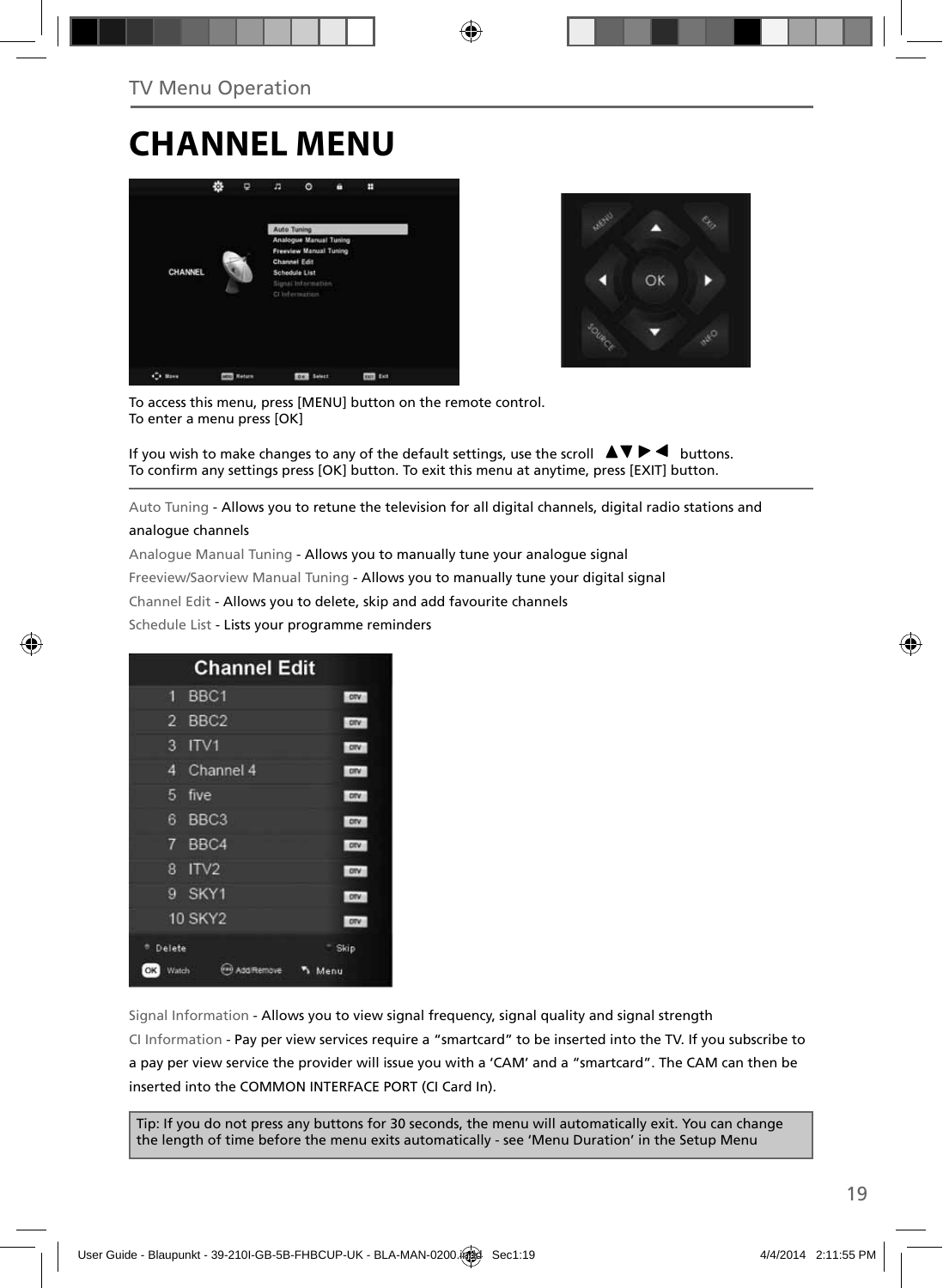### **PICTURE MENU**





To access this menu, press [MENU] button on the remote control and scroll right. To enter a menu press [OK]

If you wish to make changes to any of the default settings, use the scroll  $\Box \blacktriangledown \blacktriangleright \blacktriangleleft$  buttons. To confirm any settings press [OK] button. To exit this menu at anytime, press [EXIT] button.

⊕

|          | Picture Mode - Choose from the following presets:          |  |  |
|----------|------------------------------------------------------------|--|--|
| Dynamic  | Recommended settings for fast moving pictures              |  |  |
| Standard | <b>Standard settings</b>                                   |  |  |
| Mild     | Set to be lighter in colour and less bright                |  |  |
| Personal | Lets you manually alter all the settings                   |  |  |
| Economy  | Power saving mode which reduces the energy used by up to   |  |  |
|          | 25% (by reducing the power to the LED/LCD panel).          |  |  |
|          | In Economy mode, the TV will switch itself to Standby mode |  |  |
|          | after 3-5 hours in the event that the TV buttons or remote |  |  |
|          | control buttons are not pressed (change the picture mode   |  |  |
|          | to another setting to de-activate this function)           |  |  |
|          |                                                            |  |  |

You can make the following adjustments in **Personal** mode:

Contrast - Switch the balance between black and white.

Brightness - Increase or decrease the brightness of the picture.

Colour - Increases the colour from black and white.

Tint - Lets you increase or decrease the level of tint within the picture

(only available in VGA/PC source mode).

Sharpness - Increase or decrease the sharpness of the picture.

**Colour Temperature** Choose from the following presets:

| Normal | Default settings                  |
|--------|-----------------------------------|
| Warm   | Increases red within the picture  |
| Cold   | Increases blue within the picture |

**Noise Reduction** - Choose from the following presets:

| Off    | Turns noise reduction off  |
|--------|----------------------------|
| Low    | Minor system adjustment    |
| Middle | Medium system adjustments  |
| High   | Maximum system adjustments |
|        |                            |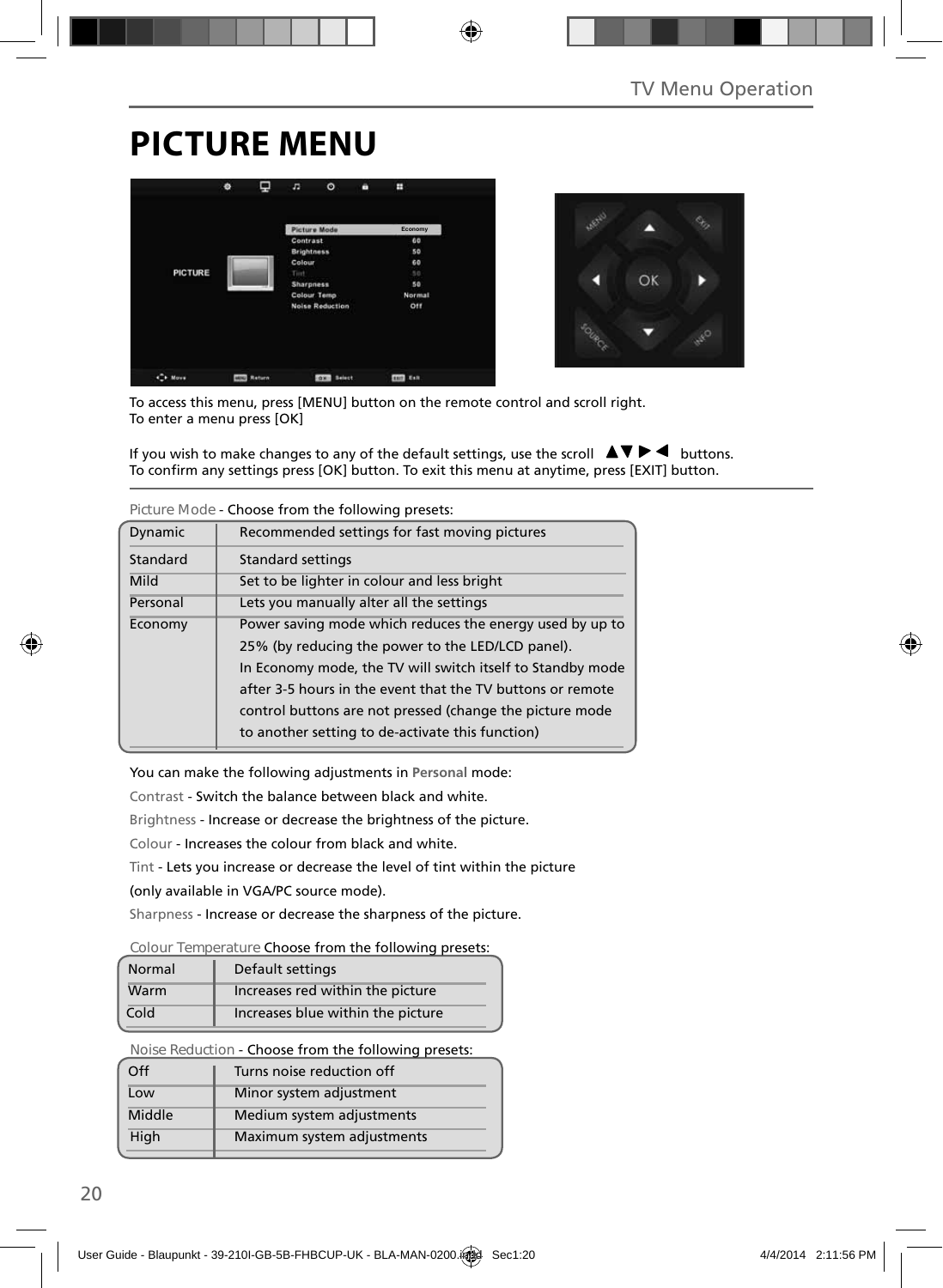# **SOUND MENU**





To access this menu, press [MENU] button on the remote control and scroll right. To enter a menu press [OK]

If you wish to make changes to any of the default settings, use the scroll  $\blacktriangle \blacktriangledown \blacktriangleright \blacktriangleleft$  buttons. To confirm any settings press [OK] button. To exit this menu at anytime, press [EXIT] button.

**Sound Mode** - Choose from the following presets

| Standard     | Default settings                        |
|--------------|-----------------------------------------|
| <b>Music</b> | Emphasises music over voices            |
| Movie        | Provides live and full sound for movies |
| Sports       | Emphasises sound for sports             |
| Personal     | Selects your personal sound settings    |

 **Tip:** Treble and bass levels can only be adjusted when the sound mode 'Personal' is selected.

Treble - To adjust the amount of high frequency within the sound

Bass - To adjust the amount of low frequency within the sound

Balance - To switch the sound between the left and right speakers

Auto Volume Level (AVL) - When 'on' is selected, the volume will attempt to stay at a constant level

#### regardless of TV programme and advertisements

Digital Output - This is the digital COAX Audio output. Choose from the following options:

| Off        | To turn off Digital Output                                                            |
|------------|---------------------------------------------------------------------------------------|
| Auto       | Selects the best settings automatically                                               |
| <b>PCM</b> | Select this option if you are connecting to a Stereo Hi-fi via coax cable (Pulse-code |
|            | modulation (PCM) is a digital representation of an analogue signal)                   |

Audio Description - This allows the user to turn Audio Description on or off (Audio Description is a service available on certain programmes. It provides a description of what is happening during the selected programme for a person who is visually impaired)

21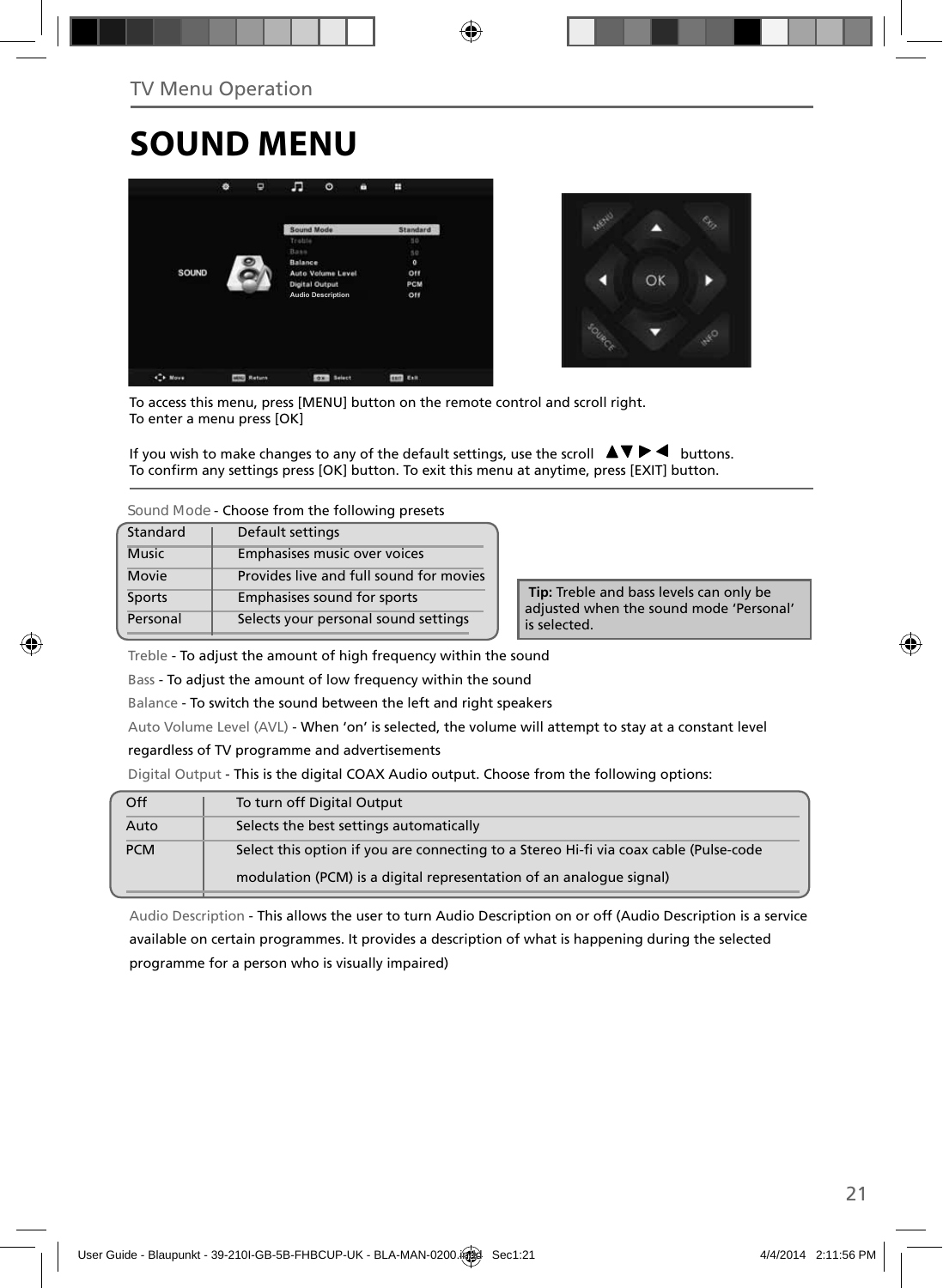### **TIME MENU**





To access this menu, press [MENU] button on the remote control and scroll right. To enter a menu press [OK]

If you wish to make changes to any of the default settings, use the scroll  $\Box \blacktriangledown \blacktriangleright \blacktriangleleft$  buttons. To confirm any settings press [OK] button. To exit this menu at anytime, press [EXIT] button.

Clock - Shows the date and time

Off Time - Allows you to set a specific time for your TV to turn off

On Time - Allows you to set a specific time for your TV to turn on, the channel it will then display, the source it will be on and also the volume. This function can then be toggled to repeat every day or a certain day (the TV must be in standby mode for this to be effective)

Time Zone - Change your current time zone

Sleep Timer - Lets you set the sleep timer so the television automatically switches off after a set amount of time. Off -> 10min -> 20min -> 30min -> 60min -> 90min -> 120min -> 180min -> 240min

Auto standby - Set Auto standby between 3 hours, 4 hours and 5 hours ( to turn off this function you must exit Home Mode in the Picture Menu)

OSD Timer - Lets you adjust the amount of time the On Screen Menu stays on the screen before disappearing

⇔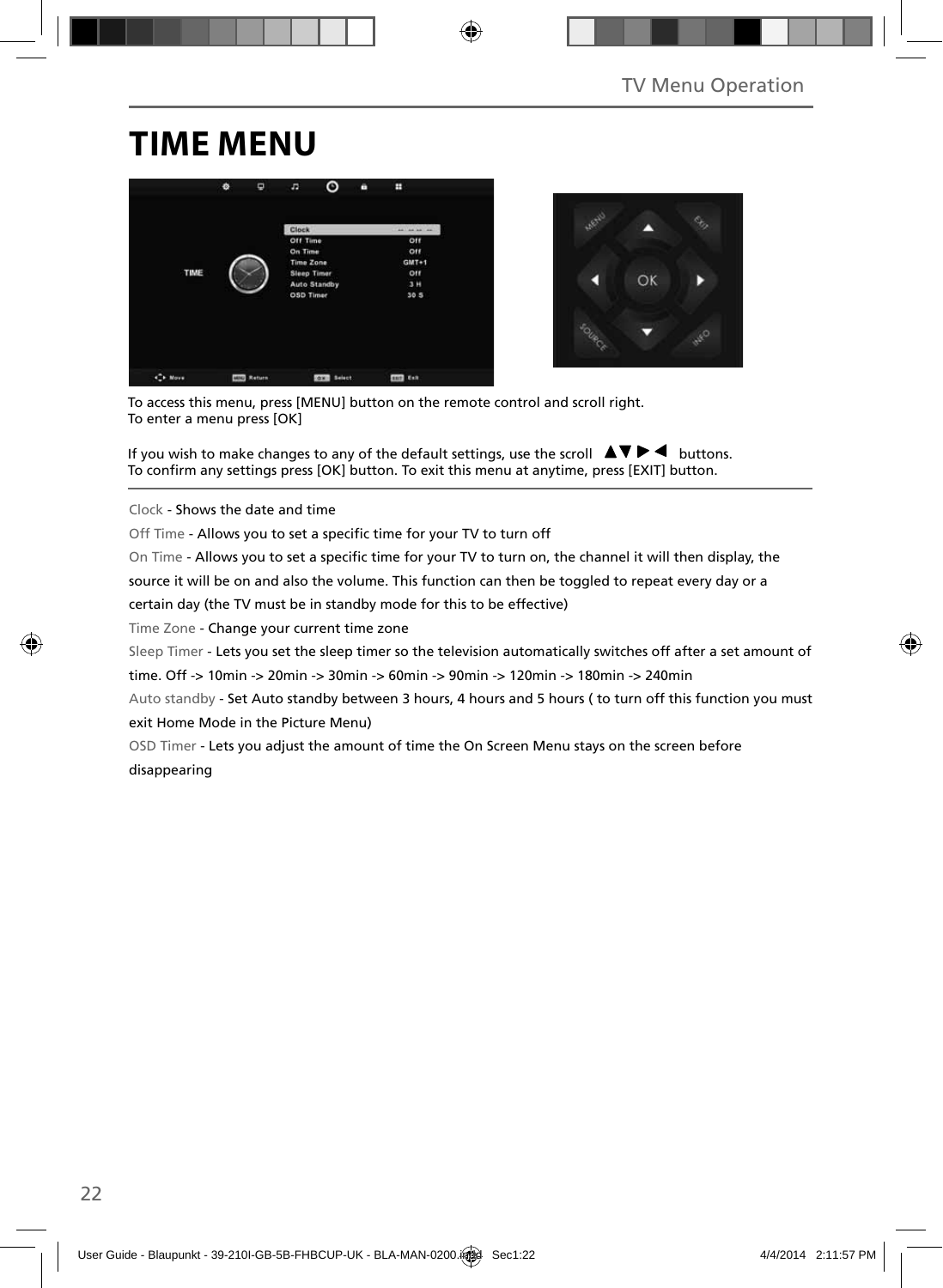### **SYSTEM/HOTEL LOCK MENU**





To access this menu, press [MENU] button on the remote control and scroll right. To enter a menu press [OK]

If you wish to make changes to any of the default settings, use the scroll  $\blacktriangle \blacktriangledown \blacktriangleright \blacktriangleleft$  buttons. To confirm any settings press [OK] button. To exit this menu at anytime, press [EXIT] button.

System/Hotel Lock - Allows you to lock or unlock the menu. You will be asked to enter a 4 digit password

Use the **◄** button to quit the password input or use the **►** button to clear. Default password is 0000.

TV Button Lock - Allows you to lock the buttons on the side of the TV set

Parental Guidance - Allows you to set the rating to block certain content based on age information

Default Source - Allows the user to set the default source. The default source is the source the TV starts on when first switched on

Default Channel - Allows the user to set a channel as the default channel on the Digital source. The default channel is the channel the TV starts on when first switched on Source Lock - Allows you to lock the source menu

Channel Lock - Allows you to lock certain channels manually

Max Volume - Allows you to adjust and set the maximum volume

Change Password - Allows you to change the password

⇔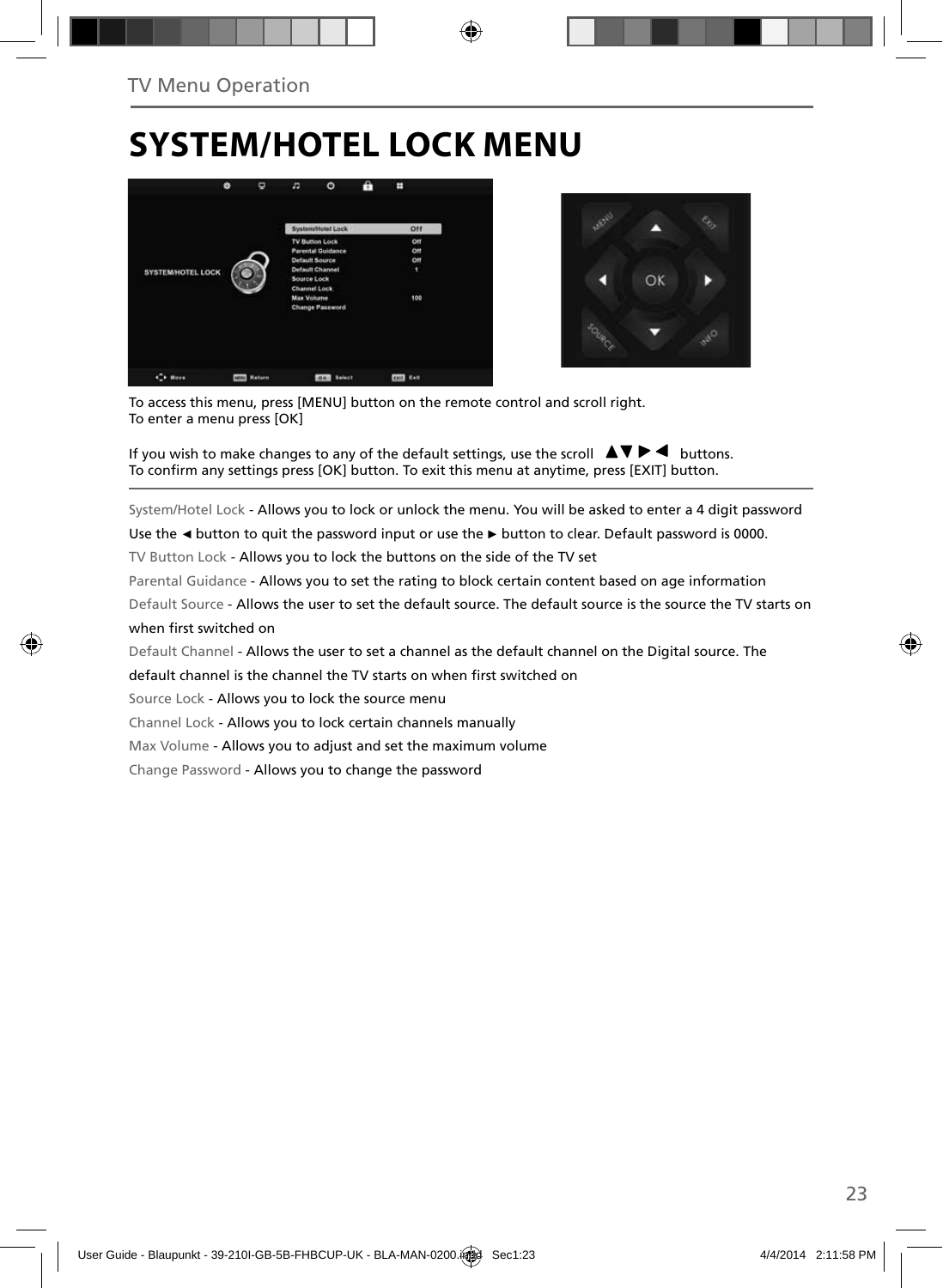### **SETUP MENU**





To access this menu, press [MENU] button on the remote control and scroll right. To enter a menu press [OK]

If you wish to make changes to any of the default settings, use the scroll  $\blacktriangle \blacktriangledown \blacktriangleright \blacktriangleleft$  buttons. To confirm any settings press [OK] button. To exit this menu at anytime, press [EXIT] button.

Language - Allows you to change the language of the menu

Audio Language - Shows the current audio language

Subtitle Language - Shows the current subtitle language

Hearing Impaired - This allows the user to turn on the Hearing Impaired function, this produces subtitles

◈

on the screen which provide a description of what is happening during the selected program.

PVR File System - Allows you to view the format and performance of a USB key

Aspect Ratio - Within the UK the picture format varies depending on the channel/broadcast. There are a

number of different options to best meet your needs

Auto Automatically displays the best picture format. So the picture is in the correct position. May have black lines at the top/bottom and/or sides.



Displays the 4:3 picture in its original size. Side bars are shown to fill the 16:9 screen

⊕

Original 16:9 Will display the picture from the broadcaster without any change

4:3

Stretch



Fills the screen with a regular 16:9 signal and 4:3 picture format will be stretched to fill the screen

Zoom



The picture is the correct proportion but zoomed in to fill the screen



Displays the 14:9 picture in the correct proportion. As a result side bars are shown on the screen

⇔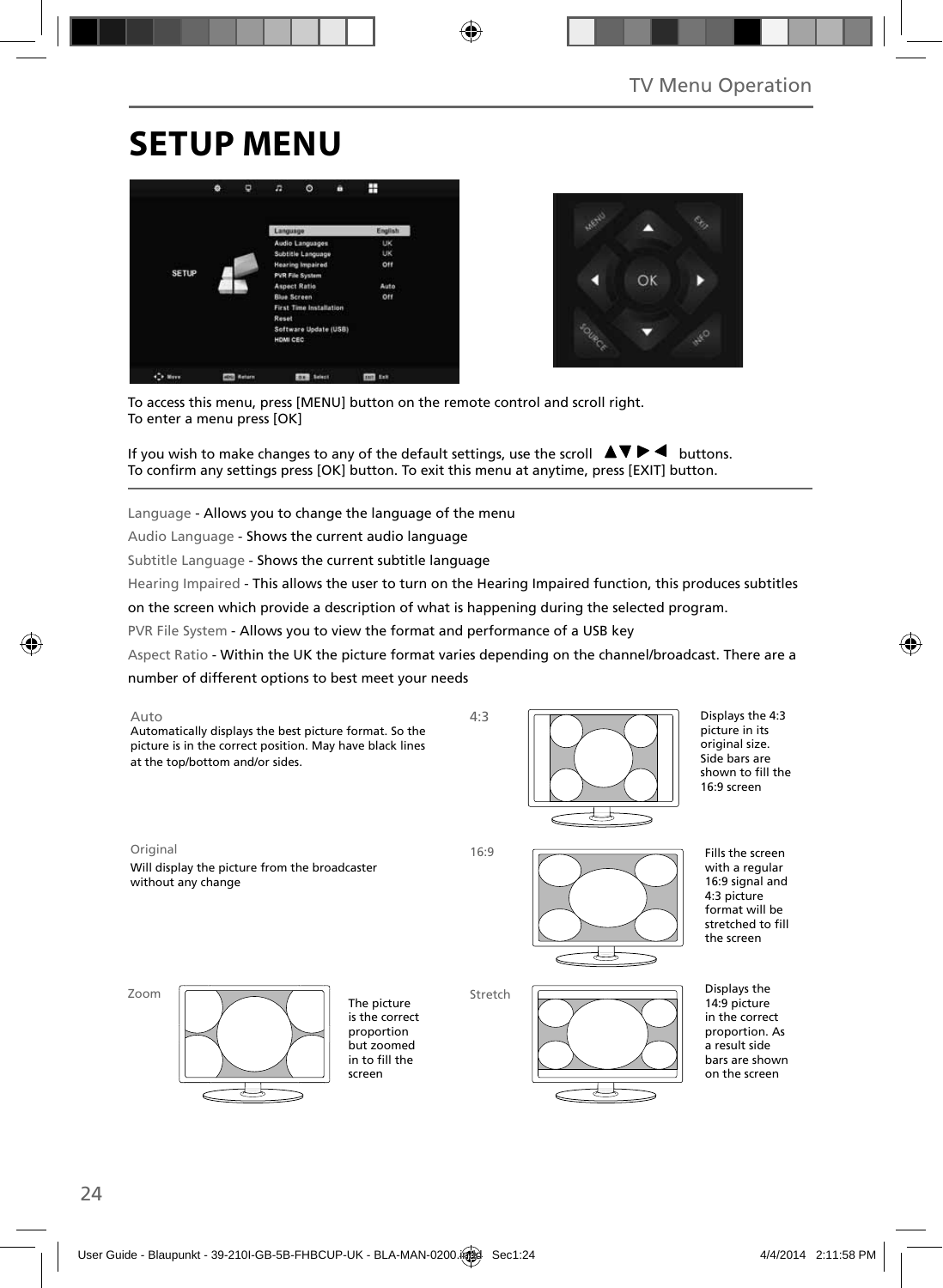### **SETUP MENU**





To access this menu, press [MENU] button on the remote control and scroll right. To enter a menu press [OK]

If you wish to make changes to any of the default settings, use the scroll  $\Box \blacktriangledown \blacktriangleright \blacktriangleleft$  buttons. To confirm any settings press [OK] button. To exit this menu at anytime, press [EXIT] button.

Blue Screen - Changes the background when there is no input between clear and a blue background (Only available on some sources)

First Time Installation - Allows you to access the First Time Installation menu and retune the TV set Reset - This resets the menus to factory settings and clears all the TV channels from the television. Software Update (USB) - From time to time we may release new firmware to improve the operation of the television (available to download). This menu lets you install the new software/firmware onto the television. Further details of how to do this will be issued with the firmware. Contact the helpline or refer to the 'product support' section of the website

HDMI CEC (Consumer Electronic Control) - Allows HDMI devices to control each other and allows the user to operate multiple devices with one remote control. (only available with compatible devices)



25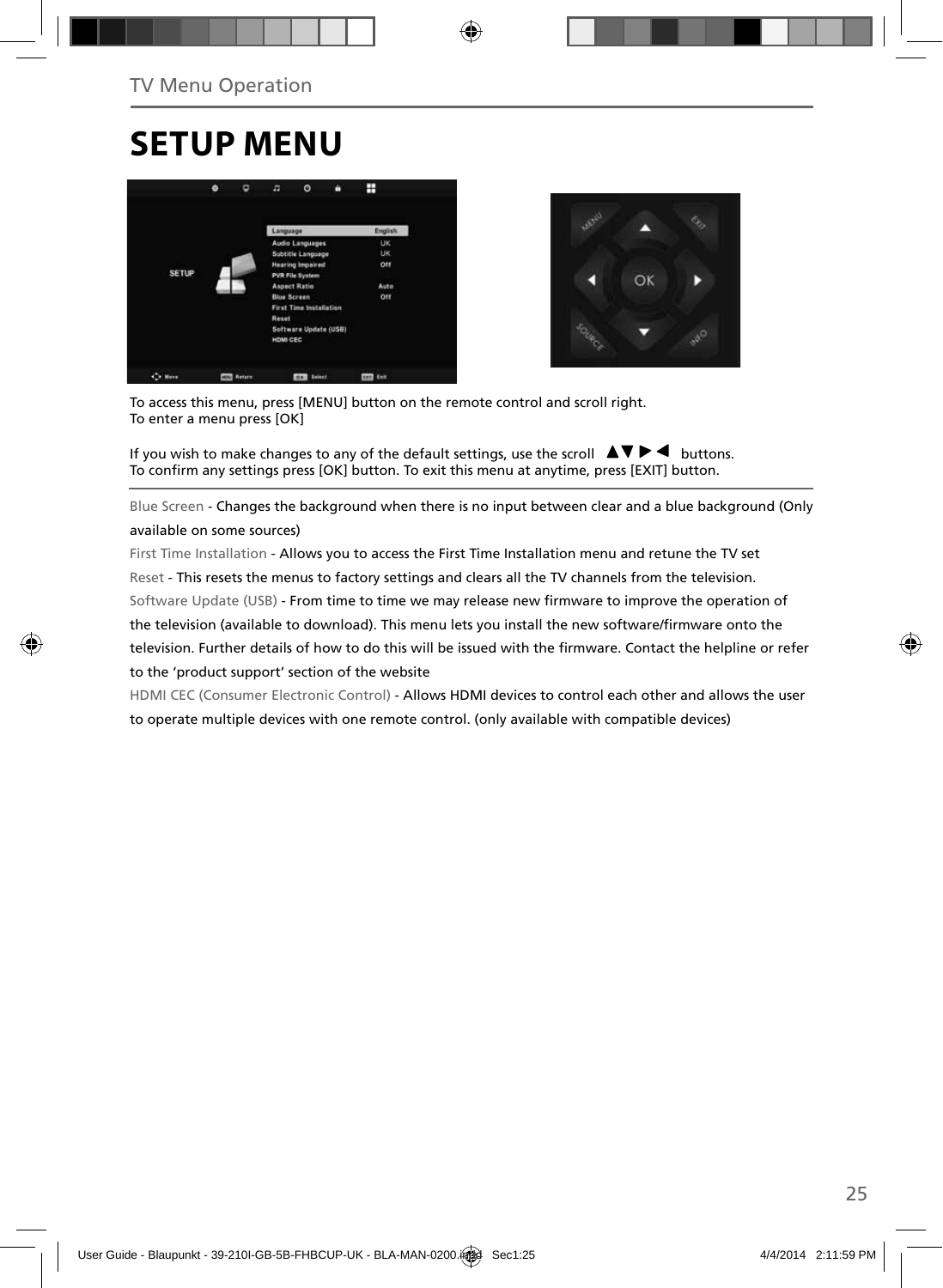# **7 DAY TV GUIDE**

TV Guide is available in Freeview/Saorview TV mode. It provides information about forthcoming programmes (where supported by the Freeview/Saorview channel). You can view the start and end time of all programmes and on all channels for the next 7 days and set reminders.

1) Press [TV GUIDE]. The following 7 Day TV Guide will appear..

#### 7 Day TV GUIDE 10 Years Younger: The Challenge Season 2 Support worker Janice Cassidy's lifestyle of long working hours and a penchant for tanning has taken its toll, while the stress of bringing up two daughters and heavy smoking has affected interior designer Shere Morady. Surgeon Jan Stanek and the team set out to provide 04 Aug 2010 10:42 BBC1 05:00-06:00 10 Years Younger: The Challenge 06:00-06:30 BBC<sub>2</sub> The Simpsons 06:30-07:00 ITV<sub>1</sub> Hollyoaks Channel 4 07:00-08:00 **Channel 4 News** How to Look Good Naked five 08:00-09:00 BBC<sub>3</sub> 09:00-10:00 Newlyweds: The One Year Itch 10:00-11:15 BBC4 **Big Brother** 11:15-11:45 The Big Bang Theory ITV2 # Record **Remind** · Prev Day - Next Day Move View **O** Display **EXIT** Exit

2) Navigate through the menu using  $\blacktriangle \blacktriangledown \blacktriangleright \blacktriangleleft$ 

You can now:

Record a programme by pressing RED (USB device must be connected) Set a reminder by pressing GREEN View a previous day by pressing YELLOW View the next day by pressing BLUE

3) Press [EXIT] to exit the 7 day TV Guide.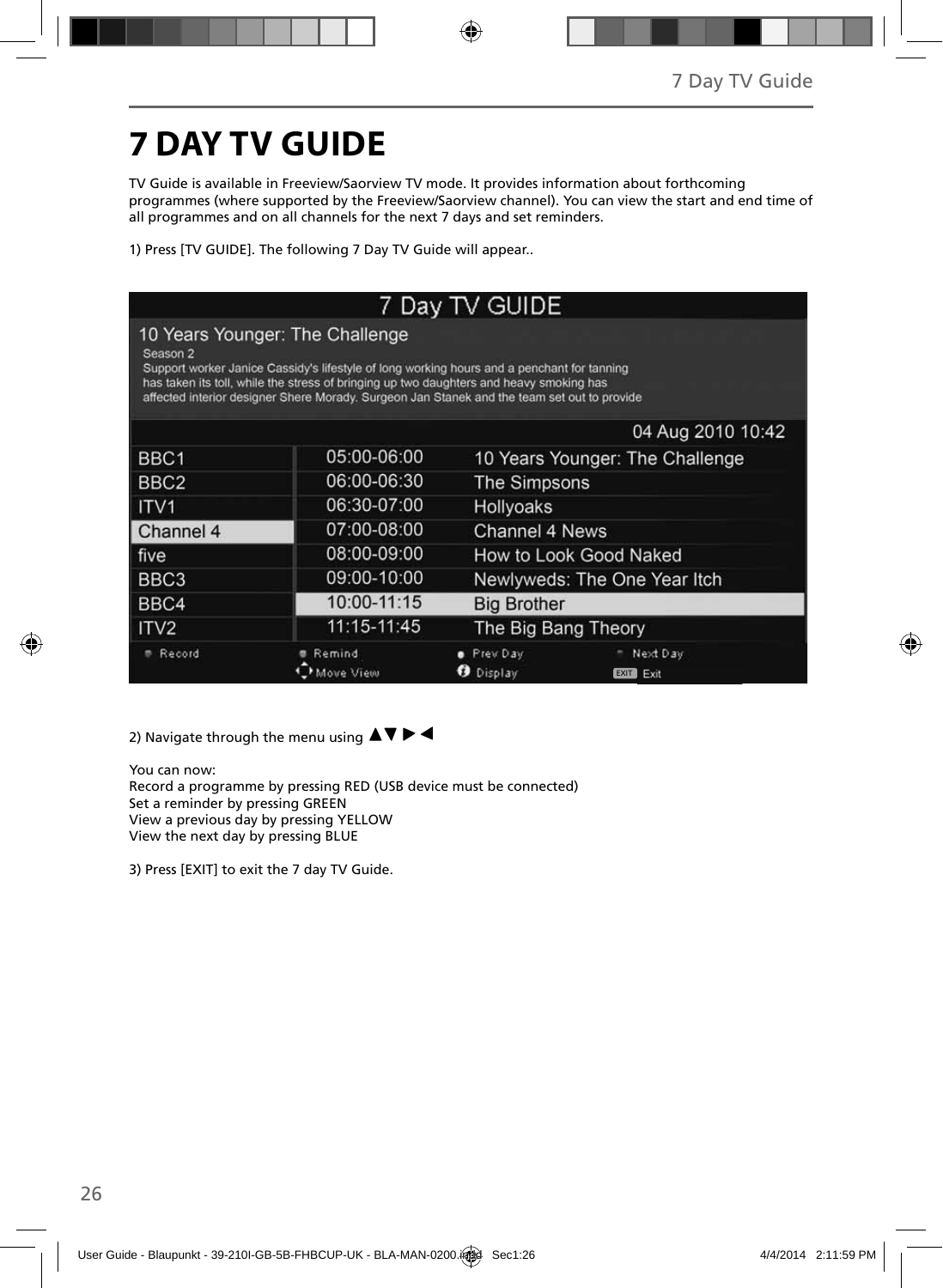### **USB RECORD - FREEVIEW/SAORVIEW MODE**

USB RECORD – FREEVIEW/SAORVIEW MODE

Built into this television is a USB record facility. This function is available in Freeview/Saorview mode when used in conjunction with a compatible USB memory stick or USB hard drive. The benefits of this are as follows:

- Pause live TV and then playback, fast forward and rewind (up to live TV)
- One button record, if you decide you want to record the current programme
- Easy programmable recording from the 7 day TV Guide
- Record TV and watch/listen back on your computer/laptop

Due to the nature of the product, it is necessary to use a high speed USB memory stick (as the TV reads from and writes to the memory stick at the same time, some memory sticks may not be suitable)

You can purchase high speed memory sticks from some computer stores, alternatively, we have a selection of tested and compatible memory sticks available to purchase directly from the helpline/web site.

Minimum Specification - USB Memory Stick

| Read Speed         | 20 MB/s (Mega Byte Per Second) |
|--------------------|--------------------------------|
| <b>Write Speed</b> | 6 MB/s (Mega Byte Per Second)  |

**If you wish to use a USB portable hard drive larger than 32GB, please refer to the FAQ section at the rear of this user guide.**

### Pause Live TV (Time Shift)

Pausing Live TV is very simple.



 $(W)$  - Press the play/pause button and the television will pause and the live content will be recorded. To resume watching press play/pause again.

 $\bigoplus$  - Press fast forward to go forward in a recording (i.e. to skip adverts)

 $\bigcirc$  - Press fast rewind to go back in a recording (i.e. if you fast forwarded too far)

Tip: When you switch the TV to standby or change channel the Time Shift memory is wiped. To restart time shift you must press play/pause button.

#### One Button Record

At any point in time you may decide to record the current channel that you are watching. To do this you need to press the red button highlighted below.



Tip: This television contains one TV tuner, therefore it can only record the channel you are watching or record one channel while the television is in standby mode.

Note: USB record function is only avilable in Freeview/Saorview TV mode. Due to copyright laws and illegal copying/recording it is not possible to record to/from any other input/output source.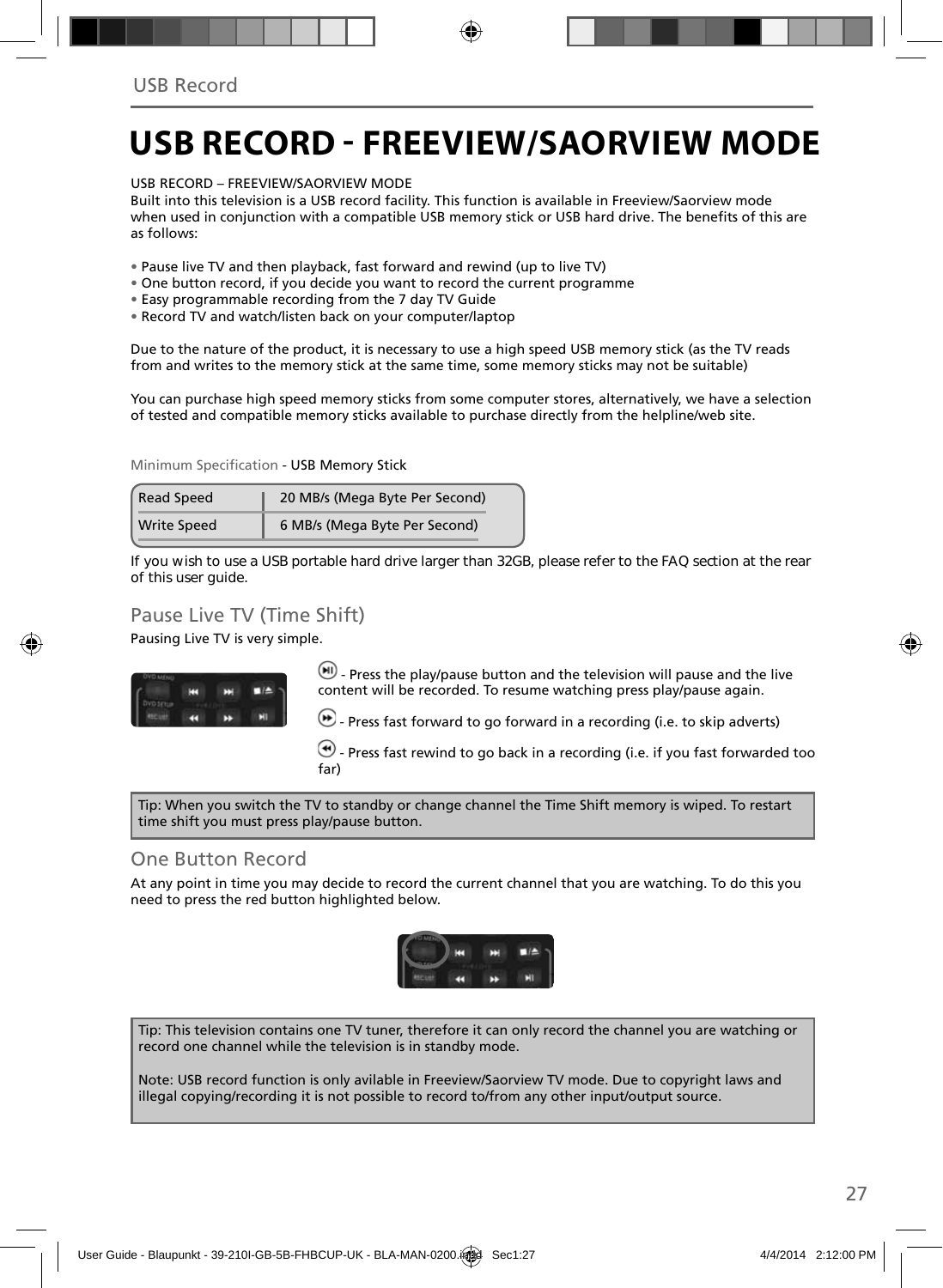### **USB MODE / MEDIA PLAYER**

USB mode offers playback of various different types of content that you have saved on your USB Memory Stick.

On switching to USB source the above menu screen will appear. The content will be divided into Photo, Music, Movie and Text based on file type.



1) You can navigate through the menus using the scroll  $\blacktriangle\blacktriangledown\blacktriangleright\blacktriangleleft$  buttons. To confirm the item you wish to play/view press [OK] button.



2) Select the drive you require. (If your drive only has 1 partition you will only see 1 item).



3) You can now access the item. Press OK to view. 4) While viewing you control the item using



or by pressing (i) and using  $\Delta \nabla \blacktriangleright$   $\blacktriangleleft$  and (OK)



**Tip:** If you experience a playback issue, please ensure the files being used are the correct format (example - the picture plays but no sound) See technical specification page for compatible file types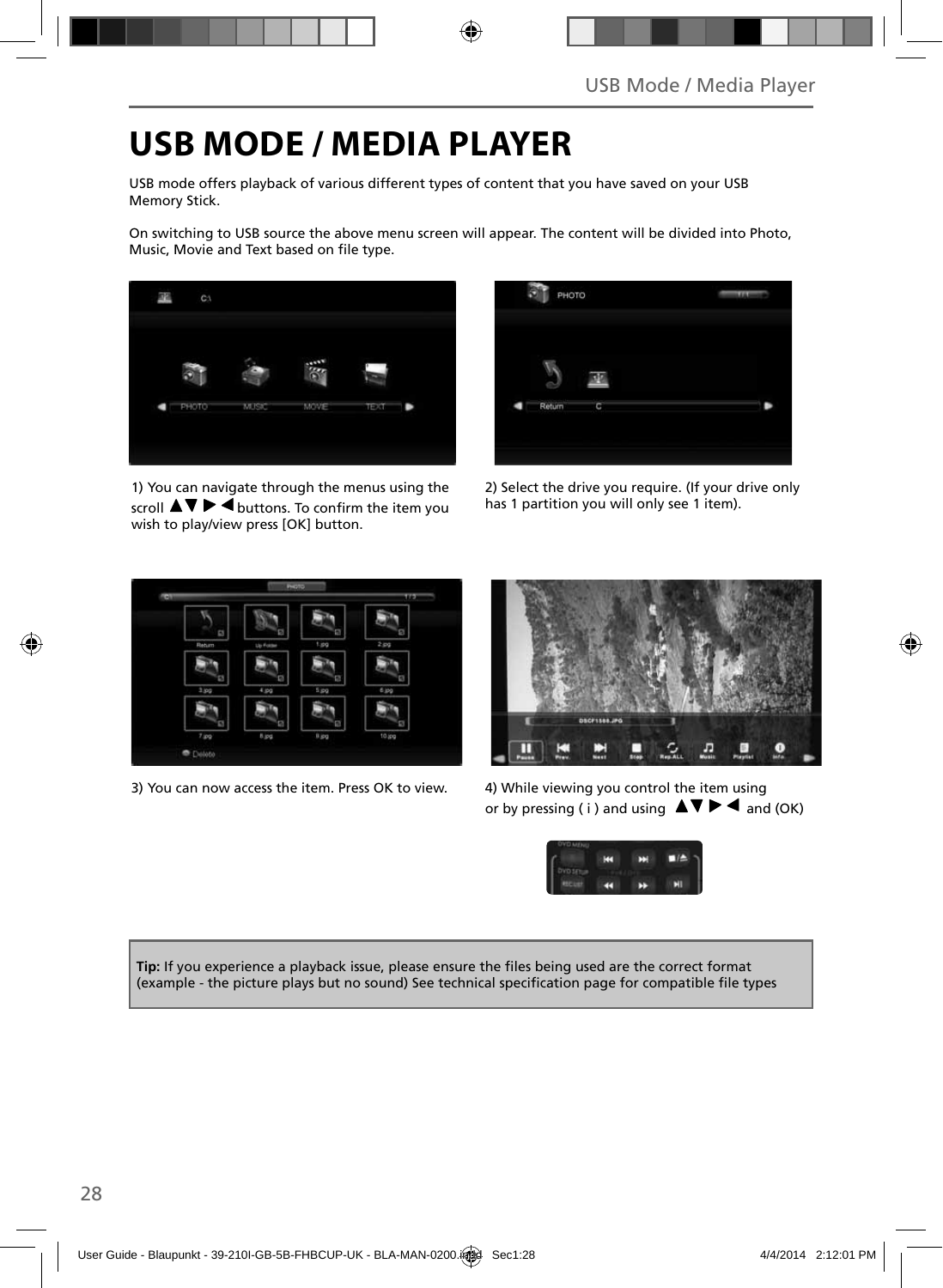### **USING YOUR TV WITH A SKY DIGITAL SET TOP BOX**

#### **Option 1) Connecting your TV to your Sky box (when both the TV and Sky Box are located in the same room)**

Depending on your Sky Box & TV model, connect either by SCART or HDMI cables (available separately)

If connecting by SCART, select the 'Input source' on the TV as SCART.

If connecting by HDMI, select the 'Input source' on the TV as HDMI (if the TV has more than 1 HDMI port, ensure you select the input source to match the HDMI numbered port on the rear of the TV)

If you wish to use your Sky remote to operate the TV's functions, you will need a Sky remote control (Revision 9 or later) and you will need to programme a 4 digit code into it. See bottom of this page.

#### **Option 2) Connecting your TV to your Sky box (when your Sky box is located in a different room to the TV)**

Please note, if you are adding a 'Magic Eye/TV Link' to your system so that you can use your Sky remote control to change the Sky channel in the room where the 2nd TV is located, please refer to the instructions included with the TV link/magic eye in order to ensure the RF or RF2 output on your Sky box is powered on. (The red LED light on the TV link/magic eye will light up if the RF / RF2 output is correctly set up) If you do not have the instructions that came with the TV link/magic eye, instructions on how to do it can be found on our web site.



1) To tune the TV to the Sky box, on the 2nd TV, select the 'Analogue' input source.

2) Select the channel that you wish to store the Sky box/channel on. (If you do not use channels 1-5 because you no longer have analogue terrestrial channels after digital switchover, you may choose to select channel 1 to store the Sky box/channel, if you still have and use analogue channels 1-5, you may for example decide that channel 6 is the best option for you)

3) Press the corresponding number on the remote control to select the desired analogue channel chosen as per point 2 above.

4) On the TV remote control, press Menu. Now navigate through the menus to select Manual Tuning or Analogue Manual tuning (refer to the Tuning/Channel menu section of this user guide if necessary)

5) Manually tune in the channel (usually, the Sky box is at a frequency between 800Mhz and 850Mhz) once the Sky box/channel is found, press 'OK' to store it.

If you wish to use your Sky remote to operate the TV's functions, you will need a Sky remote control (Revision 9 or later) and you will need to programme a 4 digit code into it. See below.

#### **Using a Sky Remote or a Universal Remote to operate your TV**

**Sky Remote Control** - If you wish to use your Sky remote to operate the basic functions of your TV, you need to programme a 4 digit code into it. Please note - you will need the latest Sky Revision 9 remote control as this is the only version that includes the latest software/firmware necessary to operate this model of TV. **The code required for this television is 2134.** If you wish to upgrade/replace your existing Sky remote control to the latest version, you can do so on our web site.

**Universal Remote Control** - If you wish to use a Universal remote control to operate your TV, please refer to the website for a full list of codes. (Please note we only have codes for One for All branded remote controls, if you have an alternative brand of Universal remote, please refer to the manufacturer for the code.)

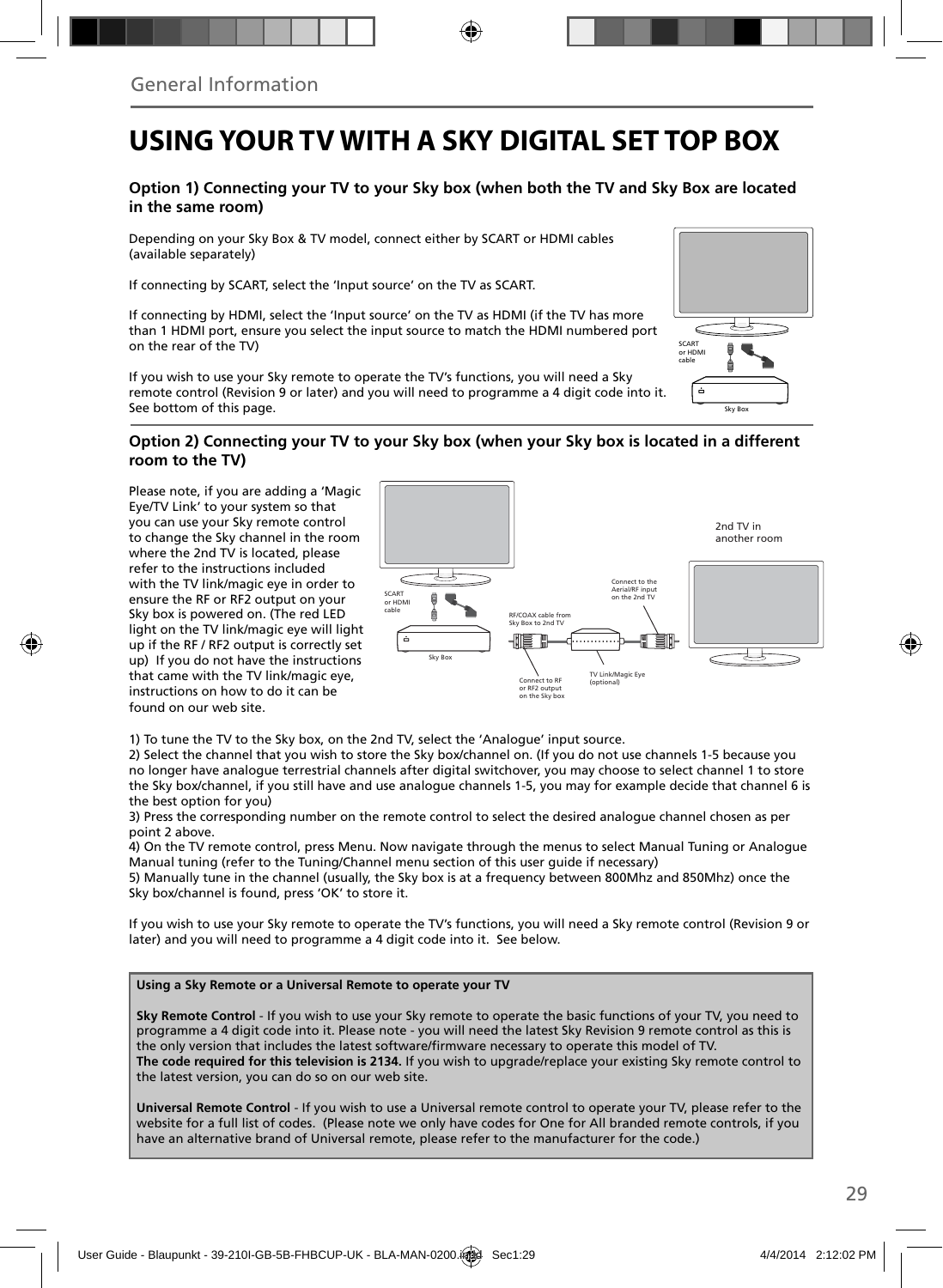# **FREQUENTLY ASKED QUESTIONS**

◈

| General                        | I would like to have louder<br>sound by connecting<br>additional speakers                                                               | 1) Use the 3.5mm headphone output and a 3.5mm to phono cable<br>(available separately) to connect to an amplifier/surround sound system.<br>Please note this will deactivate the TV's built in speakers.<br>2) Connect a COAX cable from the TV's COAX output to your<br>amplifier/surround systems COAX input.                                                                                                                                                                                                                                                                                                                      |  |
|--------------------------------|-----------------------------------------------------------------------------------------------------------------------------------------|--------------------------------------------------------------------------------------------------------------------------------------------------------------------------------------------------------------------------------------------------------------------------------------------------------------------------------------------------------------------------------------------------------------------------------------------------------------------------------------------------------------------------------------------------------------------------------------------------------------------------------------|--|
| General                        | Why are some options in<br>the menu unavailable and<br>greyed out                                                                       | Some options are only available in certain sources, i.e. HDMI. They are<br>unavailable in the other sources where they have no affect.                                                                                                                                                                                                                                                                                                                                                                                                                                                                                               |  |
| General                        | Can I stop my TV automatically<br>turning off after 4hrs?                                                                               | Yes, in the time settings menu, scroll down to Auto standby and select<br>OFF.                                                                                                                                                                                                                                                                                                                                                                                                                                                                                                                                                       |  |
| TV                             | I have tuned in Digital TV<br>but I am not receiving any<br>or all of the channels and/<br>or the channels I receive are<br>breaking up | 1) Check you are in an area that can receive Freeview/Saorview<br>Visit www.freeview.co.uk or www.saorview.ie<br>2) Check you are using an aerial that is able to receive a good digital<br>signal. In most cases, you will need an outdoor digital hi-gain/wideband<br>aerial. In areas that have excellent digital coverage, you may be able<br>to use a loft type aerial but it is highly likely that you will also need to<br>connect a booster between the back of the TV and the TV aerial wall<br>socket. Unfortunately, to receive a good enough digital signal, it is not<br>possible to use a portable/indoor type aerial. |  |
| <b>TV</b>                      | I have re-tuned my television<br>but when I switch it off it is<br>not storing the channels                                             | Complete a first time installation, please refer to the set-up menu section<br>of the manual of how to do this.                                                                                                                                                                                                                                                                                                                                                                                                                                                                                                                      |  |
| VCR/DVD<br>Recorder            | I have connected the TV to<br>my VCR or DVD Recorder via<br>SCART but it is not recording                                               | In addition to connecting via SCART, you should connect the aerial cable<br>from the wall socket to your VCR/DVD Recorder and another aerial cable<br>from the VCR/DVD Recorder to the TV.                                                                                                                                                                                                                                                                                                                                                                                                                                           |  |
| <b>Game Consoles</b>           | I have connected my PS3 to<br>the TV via HDMI, but I am<br>not receiving any pictures or<br>sound on my Television                      | 1) Ensure the TVs source is on HDMI.<br>2) Check your settings on your PS3 are as per the PS3 instruction manual.                                                                                                                                                                                                                                                                                                                                                                                                                                                                                                                    |  |
| Game Consoles                  | I have connected my<br>Xbox 360 to the TV via<br>Component Cables (Red,<br>Green & Blue) but I am not<br>receiving any sound            | Component cables only provide HD Pictures. For the sound you will need<br>to connect the Red & White audio cables on the Xbox to the Red & White<br>phono inputs on the rear of the TV. Please refer to the 'Connections'<br>pages.                                                                                                                                                                                                                                                                                                                                                                                                  |  |
| <b>USB Mode</b>                | I have inserted a USB<br>Memory Key, but the TV<br>does not recognise it                                                                | Ensure the USB Memory Key is formatted to type FAT32.                                                                                                                                                                                                                                                                                                                                                                                                                                                                                                                                                                                |  |
| USB Mode                       | Using a USB portable hard<br>drive / larger than 32GB                                                                                   | If you wish to use a portable hard drive larger than 32GB, please note<br>that it must be formatted to the FAT32 file system in order to operate on<br>this TV. Windows XP/Vista computers are only capable of formatting up<br>to 32GB, therefore, you will need a software programme/utility to format<br>larger hard drives. Please refer to the web site for more information.                                                                                                                                                                                                                                                   |  |
| USB Record /<br>TV models only | I cannot change the channel,<br>access the menu or use the<br>red button                                                                | During Time Shift you cannot change the channel, access the menu or use<br>the red button                                                                                                                                                                                                                                                                                                                                                                                                                                                                                                                                            |  |
| USB Record /<br>TV models only | When using the USB to<br>record the picture 'breaks<br>up' or experience loss of<br>sound.                                              | Check the USB Memory Stick meet the minimum requirements of Read<br>Speed - 20 MB/s (Mega Byte Per Second), Write Speed - 6 MB/s (Mega Byte<br>Per Second)                                                                                                                                                                                                                                                                                                                                                                                                                                                                           |  |
| System Lock                    | I have changed the password<br>on the television and now<br>forgotten it                                                                | There is a master password of 4711, to gain access to the TV menu and<br>reset the normal password.                                                                                                                                                                                                                                                                                                                                                                                                                                                                                                                                  |  |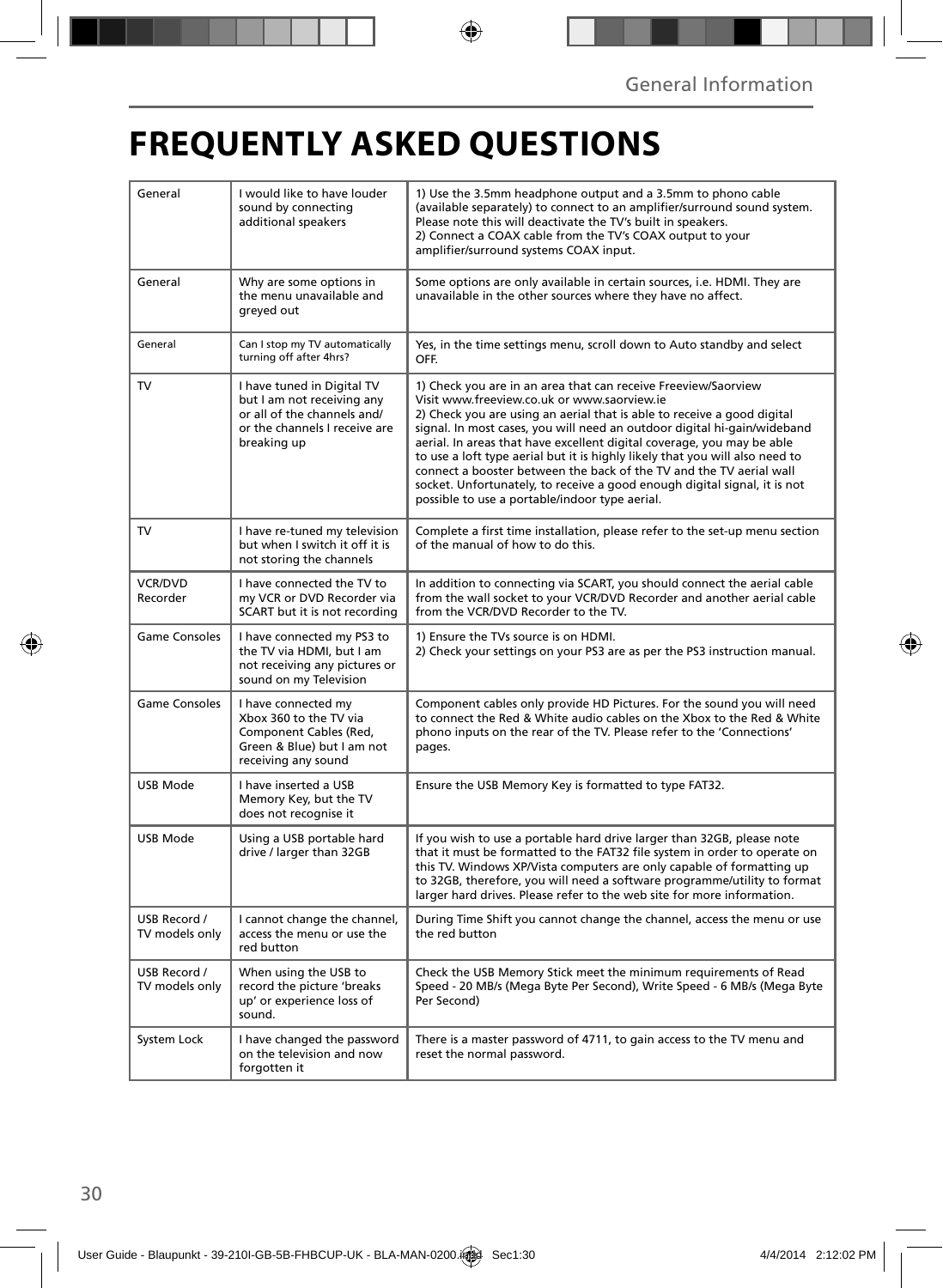# **TECHNICAL SPECIFICATION**

| Model                                     | 39/210I-GB-5B-FHCUP<br>39/210I-GB-5B-FHBCUP                                                                                                                                                         |  |  |  |
|-------------------------------------------|-----------------------------------------------------------------------------------------------------------------------------------------------------------------------------------------------------|--|--|--|
| Screen size<br>(diagonal)                 | 39"/99cm                                                                                                                                                                                            |  |  |  |
| <b>Resolution</b>                         | 1920 x 1080                                                                                                                                                                                         |  |  |  |
| <b>RF</b>                                 | 75 ohm Antenna / Analog / DVB                                                                                                                                                                       |  |  |  |
| <b>Inputs</b>                             | 3 x HDMI, 1 x VGA/PC, 1 x SCART, 1 x USB,<br>1 x 3.5mm jack for PC audio input, 1 x Composite/Video, 1 x Mini Component/YPbPr,<br>1 x R/L Phono Audio (for Composite/Video and Component / Y Pb Pr) |  |  |  |
| <b>Sound Outputs</b>                      | 1 x 3.5mm Headphone/Audio out, 1 x COAX out                                                                                                                                                         |  |  |  |
| Audio power,<br>watts                     | $2 \times 8$                                                                                                                                                                                        |  |  |  |
| <b>Voltage and power</b><br>consumption   | $110 - 240V \approx 50/60$ Hz<br>45/60/80W (home mode/standard/max)<br>(<0,5W in Standby) (0W in OFF mode)                                                                                          |  |  |  |
| <b>Annual Energy</b><br>Consumption       | 66 kWh                                                                                                                                                                                              |  |  |  |
| <b>Energy Rating (EEI)</b>                | $A+$                                                                                                                                                                                                |  |  |  |
| <b>Dimensions including</b><br>stand (mm) | 891W x 592H x 208D                                                                                                                                                                                  |  |  |  |
| Net weight (Kgs)                          | 14                                                                                                                                                                                                  |  |  |  |
| <b>Wall Mounting</b>                      | VESA 400 x 400                                                                                                                                                                                      |  |  |  |

◈

### **Compatible files in USB Mode**

| Media           | File Ext. |                               | Codec      |                                                    |  |  |
|-----------------|-----------|-------------------------------|------------|----------------------------------------------------|--|--|
|                 |           | Video                         | Audio      |                                                    |  |  |
| Movie           | .mpg      | Mpeg-1, Mpeg-2                | MP3, WMA   | Max Resolution: 1920x1080<br>Max Data rate: 40Mbps |  |  |
|                 | .avi      | Xvid, MJPEG,<br>MPEG-4 SP/ASP |            |                                                    |  |  |
|                 | .ts       | Mpeg-2                        |            | Max Resolution: 1920x1080<br>Max Data rate: 40Mbps |  |  |
|                 | .dat      | Mpeg-1                        |            |                                                    |  |  |
|                 | .mp4      | Mpeg-1, Mpeg-2                |            | Max Resolution: 1024x768<br>Max Data rate: 40Mbps  |  |  |
| Music           | .vob      | Mpeg-2                        |            |                                                    |  |  |
|                 | mp3.      |                               | MP3        | Sample Rate 16K-48KHz                              |  |  |
|                 | .wma      |                               | <b>WMA</b> | Bit rate: 32K - 442Kbps                            |  |  |
| Picture<br>.jpg |           | Progressive JPEG              |            | Max Resolution: 1024x768                           |  |  |
|                 | .jpeg     | <b>Baseline JPEG</b>          |            | Max Resolution: 8192x8192                          |  |  |
|                 | .bmp      | <b>BMP</b>                    |            | Max Resolution: 6500x6500                          |  |  |
|                 |           |                               |            |                                                    |  |  |

31

⊕